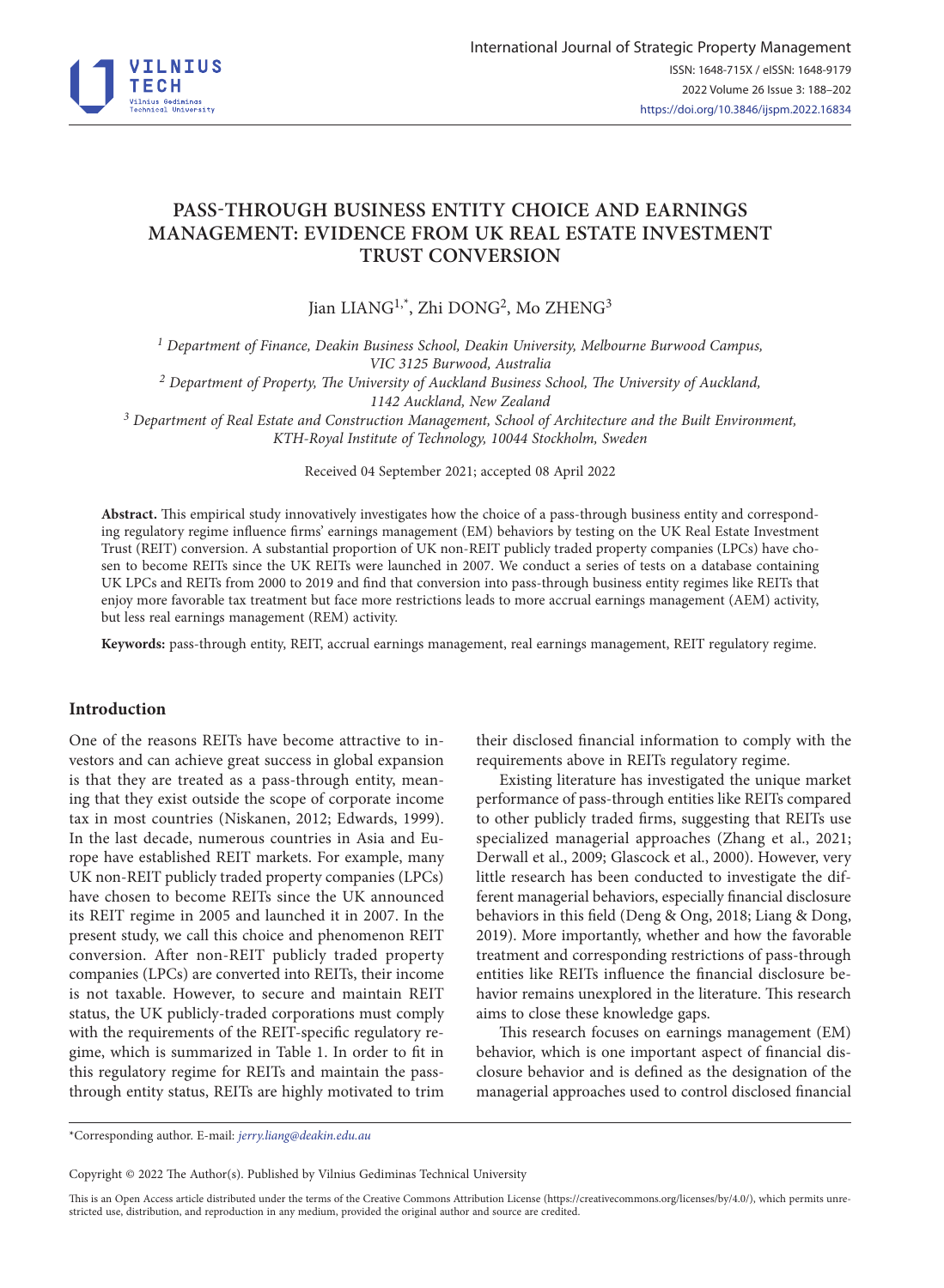information (Jones, 1991). Previous research suggests inconsistent implications for how the choice of real estate investment entity and the corresponding regulatory regime influence earnings management (EM) behavior (Liang & Dong, 2019). For example, their strict regulatory regime can prevent REITs from engaging in business activities to affect disclosed information. As a result, REITs are likely to be limited in engaging in Real Earnings Management (REM)–engaging with business activities, compared to non-REIT publicly traded real estate corporations (Anglin et al., 2013; Bianco et al., 2007). Meanwhile, these strict requirements and tax benefits as pass-through entities motivate the firms to trim their financial reports to comply with REIT regulations (Edelstein et al., 2008), thus using more Accrual Earnings Management (AEM) since REM approaches are less applicable for REITs to use. Therefore, REITs are likely to engage with more AEM and less REM than non-REIT publicly traded real estate corporations because of the REITs' specific regulatory regime. Further, the non-REIT publicly traded real estate corporations that want to convert into REITs status are motivated to adopt earnings management activities to trim their disclosed financial information to fit in the REITs regulatory regime before and after the REITs conversion.

We adopt a series of empirical tests using the Difference-In-Differences (DIDs) approach, propensity score matching, and entropy balancing matching to test these hypotheses. These empirical tests are performed on unbalanced panel data containing accounting information for all non-REIT publicly traded (i.e., listed) property companies (LPCs) and REITs in the UK from 2000 to 2019. We find that REITs engage in more accrual earnings management (AEM) but less real earnings management (REM) than non-REIT LPCs in general. Further, the DIDs test shows that conversion into REITs state leads to more AEM and less REM. Also, we find that non-REIT LPCs adopt more AEM to trim the financial report to fit in the REITs regulatory regime one year before the conversion happens than other non-REIT LPCs that do not convert to REITs. These test results pass a series robustness test on propensity-scorematched and entropy balanced samples, which further control the differences between control and treatment groups.

These findings imply that the strict requirements of the REIT regulatory regime, constraining the business activities of REITs, restrict the capacity of conducting REM, but the tax benefits as REITs motivate the REITs to adopt more AEM. Moreover, publicly-traded corporations must consider the requirements of the REIT-specific regulatory regime when disclosing their financial information during and after the REIT conversions. Thus, the influences of RE-IT-specific regulatory regimes are mixed into the disclosed financial information both during and after REIT conversion. Such influences can impair the quality of financial disclosures. These findings contribute to the broad literature on finance and accounting by showing how the tax benefits as a pass-through entity and corresponding restrictions on business activities will prevent firms from using REM approaches and force them to use AEM approaches. In addition, this research can contribute to the broad literature in mainstream accounting and finance because it sheds light on earnings management behavior surrounding important legal issues for the choice of business entity when the taxation environment changes and a new optional business entity is available. Last but not least, this study helps investors and auditors make adjustments for and improve the quality of their interpretations of information disclosed by a passthrough entity like REITs that enjoy tax benefits but face restricted regulation as a consequence.

The rest of the paper is constructed as follows. The following section introduces the UK REIT market. Then the next section on literature reviews the related literature on EM and discusses how real estate investment entities' choices may affect EM. Next, the section on research design presents the treatment effect estimators and develops our testing models. Next, the section on data description and empirical findings describes the sample data and presents our empirical test results. Finally, we provide concluding remarks in the final section.

#### **1. UK REITs market**

The UK REIT was established on 1 January 2007 by the Finance Act 2006. On 1 January 2007, nine companies elected to become REITs, and the number of REITs has increased substantially since then (Brounen & De Koning, 2012; Baum & Devaney, 2008). By the end of June 2019, the total number of UK REITs reached 53, and the total market cap was 58.54 EUR billion, representing 5.27% of the global REIT market cap (European Public Real Estate Association, n.d.). The UK REIT market is the largest in Europe in terms of size and number of REITs (Wong, 2021) and the fourth-largest globally in terms of market cap (Newell & Marzuki, 2016). They span various property sectors, including industrial, office, residential, retail, specialty, hotel, and lodging real estate. The following is observed through London Stock Exchange Group (n.d.). Industrial and Office REITs are the largest sub-sector with over \$30 billion market cap. The sub-sector with the highest number of REITs is diversified, implying the importance of diversification strategy in risk reduction for UK REITs. The lowest number of REITs is in the hotel and lodging sub-sector. The smallest market cap is observed in the residential sub-sector. Retail and specialty sub-sectors both sit slightly above a \$10 billion market cap. Industrial and office REITs show the largest average size (market cap) of REIT among other sub-sectors.

Besides its significance of size, we choose to focus on the UK REIT market in this empirical research study because a substantial amount of UK non-REIT LPCs were converted into REITs following the introduction of the UK REIT on 1 January 2007. The total number of non-REIT LPCs (including corporations that are not later converted into REITs) is not significantly higher than the number of REITs. For example, the number of observations in our test sample is 1,156, in which the number of observations of REITs (year-firm) takes 34%.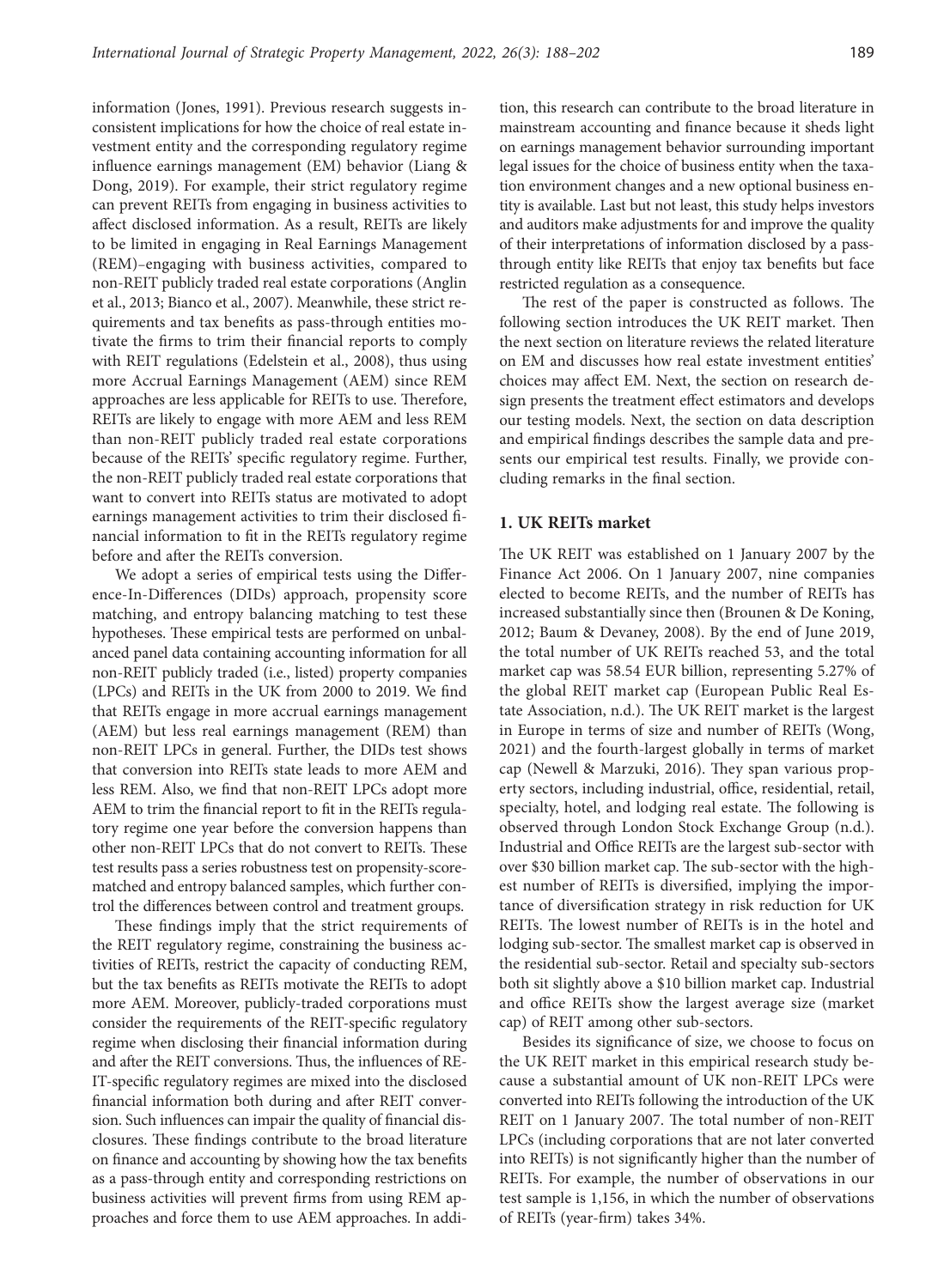|                                        | Non-REIT LPCs  | <b>REITs</b>                                                                                                                                                                                                                       |
|----------------------------------------|----------------|------------------------------------------------------------------------------------------------------------------------------------------------------------------------------------------------------------------------------------|
| Income composition<br>requirement      | N <sub>0</sub> | At least 75% of a REIT's net profits must be derived from the property rental<br>business                                                                                                                                          |
| Asset composition<br>requirement       | N <sub>0</sub> | (1) At least 75% of a REIT's assets must be used in the property rental business<br>(2) A UK REIT must hold at least three separate assets directly, and no one<br>asset can exceed 40% of the market value of the total portfolio |
| Leverage ratio requirement             | N <sub>0</sub> | The property profits must be at least 1.25 times the property financing costs                                                                                                                                                      |
| Profit distribution<br>obligations     | N <sub>0</sub> | 90% of the income from the property rental business must be distributed<br>within 12 months of the end of the accounting period                                                                                                    |
| Capital gains treatment<br>requirement | No             | Gains arising from the disposal of real estate will count as a bad asset for the<br>balance of business asset test if the cash receipt is not either reinvested or<br>distributed within two years of disposal                     |

Table 1. Regulatory environment comparison between non-REIT LPCs and REITs in the UK

*Note:* This report summarizes the differences of the regulatory regimes between REIT and non-REIT LPCs in the UK.

Further, publicly traded corporations in the UK can benefit from converting into REITs by gaining tax advantages as a pass-through entity. However, publicly traded corporations need to comply with the restrictive REITspecific regulatory regime in the UK, summarized in Table 1, to achieve and maintain REIT status. The conditions to become a UK REIT are shown as follows. For example, UK REITs face restrictions on business activities and investments. At least three investment properties must be held. At least 75% of a UK REIT's net profits must come from rental income based on operating properties (Clark et al., 2010, p. 41). Additionally, at least 75% of a REIT's assets must be used in the property rental business<sup>1</sup>. No single asset may exceed 40% of the total assets. Moreover, property profits must be at least 1.25 times the financing costs. Development for investment is permitted but subject to tax charge if a sale happens within three years of completion. Finally, 90% of the income from the property rental business must be distributed within 12 months of the end of the accounting period. A conversion fee of 2% of the market value of eligible assets is to be paid (Clark et al., 2010). Conversion rules have changed in 2012 (Wong, 2021). The conversion fee has been abolished. The conversion fee is considered a sunk cost. It does not affect the general results of the present analyses. Empirical evidence will reveal REITs' choices on earnings management. The change of conversion rules does not affect the general results of the study. French REITs regime was introduced four years earlier than the UK REITs regime (Clark et al., 2010). The application of the French REITs regime is flexible and simple compared to the UK REITs regime. UK LPCs face more restrictive conditions to become REITs than France property companies. Upon conversion, an exit tax instead of a conversion fee is paid in France (Clark et al., 2010). In order to fit in this UK REITs regulatory regime and maintain the pass-through entity status, REITs are highly motivated to trim their disclosed financial information to comply with these regulatory regime requirements.

### **2. Literature review and hypothesis development**

Existing literature has investigated the importance of financial risk for the property industry in the UK context. For example, Barkham and Geltner (1996) study evidenced the association between the housing market return and listed property companies' performance. Also, previous literature studying the UK market found that the risk of the financial system had a significant impact on the housing value (Bhattacharya-Mis & Lamond, 2016; Kunze et al., 2020; Muellbauer & Murphy, 1997; Pain & Westaway, 1997) the housing cycle (White, 2005; Jadevicius et al., 2017) and property finance (Kara et al., 2021). Financial risk is associated with the information asymmetry theory, which focuses mainly on the efficiency of the macroeconomy where different participants have different levels of information (Healy & Palepu, 2001). One of the most common research topics in this field relates to literature in corporate finance that aims to improve the quality of financial information disclosure for listed firms. Modern corporations usually separate ownership and management, and the information gap between managers and stakeholders induces financial risk (Laffont & Martimort, 2009). To align the interests of managers, shareholders seek to establish a risk-sharing relationship with managers by using a corporate-performance-based salary contract for managers (Jensen & Meckling, 1976). However, these mechanisms are far from perfect, and the agent-principal problem still exists. For example, managers could utilize these mechanisms with management discretionary power and information advantages to speculate on the financial market for personal gain (Burns & Kedia, 2006). Our research aims to contribute to the discussion on alleviating the financial risk and enhancing transparency by improving the business entity choice.

 $1$  Cash from sales held up to 24 months can be considered as the equivalent of the property for the purpose of 75% asset test for UK REITs, in accord with Clark et al. (2010).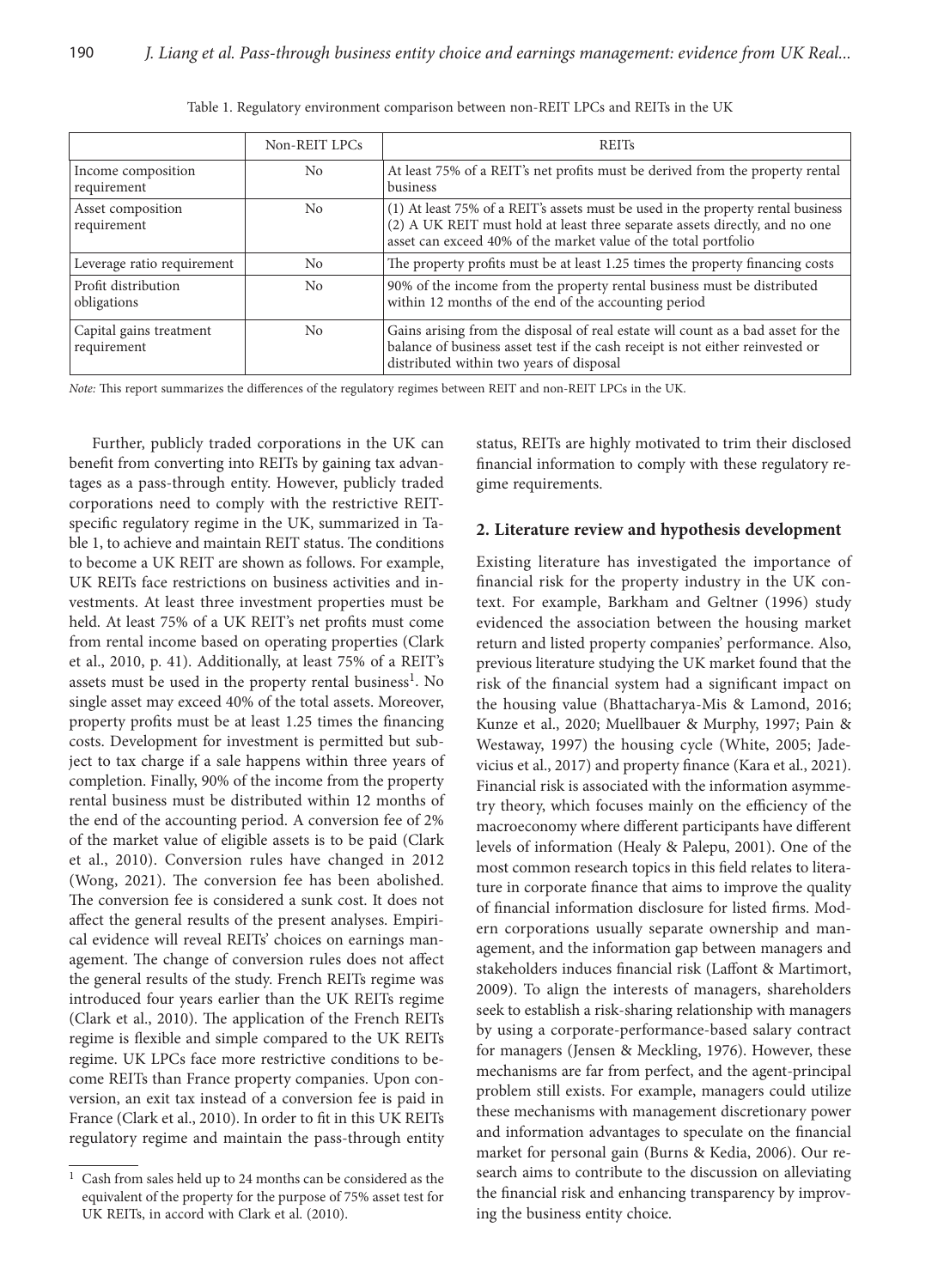Earnings management (EM) is the general designation of managerial approaches managers of publicly traded corporations use to influence disclosed financial information (Richardson, 2000; Sloan, 1996). According to the literature, EM approaches can be classified into accrual earnings management (AEM) and real earnings management (REM). AEM is achieved through the discretionary choice of accounting methods to influence accrual items (Cheng & Warfield, 2005; Degeorge et al., 2005). Real earnings management (REM) is achieved by exercising discretionary judgments in various business activities to influence the disclosed financial information (Deng & Ong, 2018; Cohen & Zarowin, 2010; Cohen et al., 2008; Li, 2019). A substantial amount of existing research has confirmed that publicly traded corporations engage in EM activities for various purposes. These include: meeting analyst forecasts or avoiding reporting losses (Burgstahler & Dichev, 1997; Degeorge et al., 2005), embellishing financial reports to attract investors when raising capital (Aharony et al., 1993), smoothing the dividend payouts (Ooi, 2001), seeking higher managerial compensation (Cheng & Warfield, 2005), and complying with regulatory requirements (Edelstein et al., 2008). Therefore, a greater use of EM, especially AEM, by publicly traded corporations implies lower earnings quality since EM modifies publicly-traded firms' disclosed financial information rather than changing their fundamental business conditions.

Business entity management is important alongside accounting guidelines, and the choice of business entity is affected by its attraction to investors and favored tax situation (Franklin, 2015, pp. 573–574). The choice of business entity can be complicated, and the different amounts of income tax based on different business entities can be phenomena (Borden, 2018; Anglin et al., 2011). There have been misclassification cases under the pass-through business entity, reducing tax payment but bringing up legal issues (Burke, 2019). Therefore, the choice of business entity has been sensitive to the taxation environment. Further, Wong (2021) found that the conversion into RE-ITs status leads to a significant increase in institutional ownership and institutional investor in the UK. However, the research of Wong (2021) did not control for the timevariance confounding factors with static panel regression models, which may lead to overestimating the conversion's impact. Further, existing literature has evidenced that increased institutional ownership leads to more accrual earnings management and less real earnings management (Koh, 2003; Sakaki et al., 2017), consistent with our following hypothesis. Conversion into REITs should lead to a change in earnings management, considering that meeting the requirement of the tax regime for REITs motivate publicly traded corporations to manage earnings.

According to Table 1, publicly-traded corporations must comply with strict requirements regarding income composition, asset composition, and leverage ratios to become or maintain REIT status (Baum & Devaney, 2008). However, existing literature has confirmed that fundamental business factors should determine REITs' optimal as-

set composition, income composition, and leverage ratio. These factors include market price (Chan et al., 2005), asset liquidation value (Giambona et al., 2008; Danielsen et al., 2014), market-to-book value (Feng et al., 2007), financing cost and risk (Ooi, 1999; Sha et al., 2020), global fund flow (Dong, 2012), and economic circle (Lee et al., 2016; Ruddock & Ruddock, 2014). Thus, REITs are motivated to use EM approaches to trim their financial reports to fit REIT regulations. Moreover, once they have done so, they can gain tax advantages. This assumption is supported by Edelstein et al. (2008) research, who proved that REITs utilize EM approaches to control the value of reported earnings to meet the 95% dividend payout ratio requirement. Therefore, publicly traded corporations are likely to use EM approaches to trim their financial reports to meet the regulatory requirements of the REIT regime after they convert into REITs.

Complying with specific requirements in the REIT regulatory regime motivates firms to adopt EM approaches in different directions. For example, Edelstein et al. (2008) found that meeting the dividend payout requirement motivates REITs to reduce earnings using negative EM approaches. By contrast, the income composition constraint motivates REITs to boost rental income by using positive EM approaches since at least 75% of a REIT's net profits must come from property rentals. Consequently, we cannot develop a consistent hypothesis regarding how the directions of EM use will change due to the REIT conversion. Thus, we focus on testing the change of magnitude of using EM approaches caused by REIT conversion in this research.

We anticipate that firms need to use EM to manipulate their financial disclosure to comply with the REIT regulatory regime during and after their REIT conversions. Meanwhile, REITs are required to manage their property assets passively according to the REIT regime. Thus, they are restricted regarding their business activities, such as real estate development and asset management and transactions. Therefore, REITs should be more constrained than non-REIT LPCs regarding REM use. Furthermore, therefore, REITs should use less extent of REM. Thus, to control the financial disclosure to comply with the REIT regulatory regime, REITs will need to use more AEM approaches than non-REIT LPCs, considering the restricted REM use. Given these assumptions, we propose the following hypothesis:

*Hypothesis: Firms engage in less REM approaches after conversion into a pass-through entity like REITs, but engage in more AEM during and after the conversion.*

#### **3. Research design**

#### **3.1. Accrual earnings management (AEM)**

Previous literature suggests that EM measurements can break down into two categories: accrual earnings management (AEM) and real earnings management (REM). AEM is defined as the discretionary managerial judgment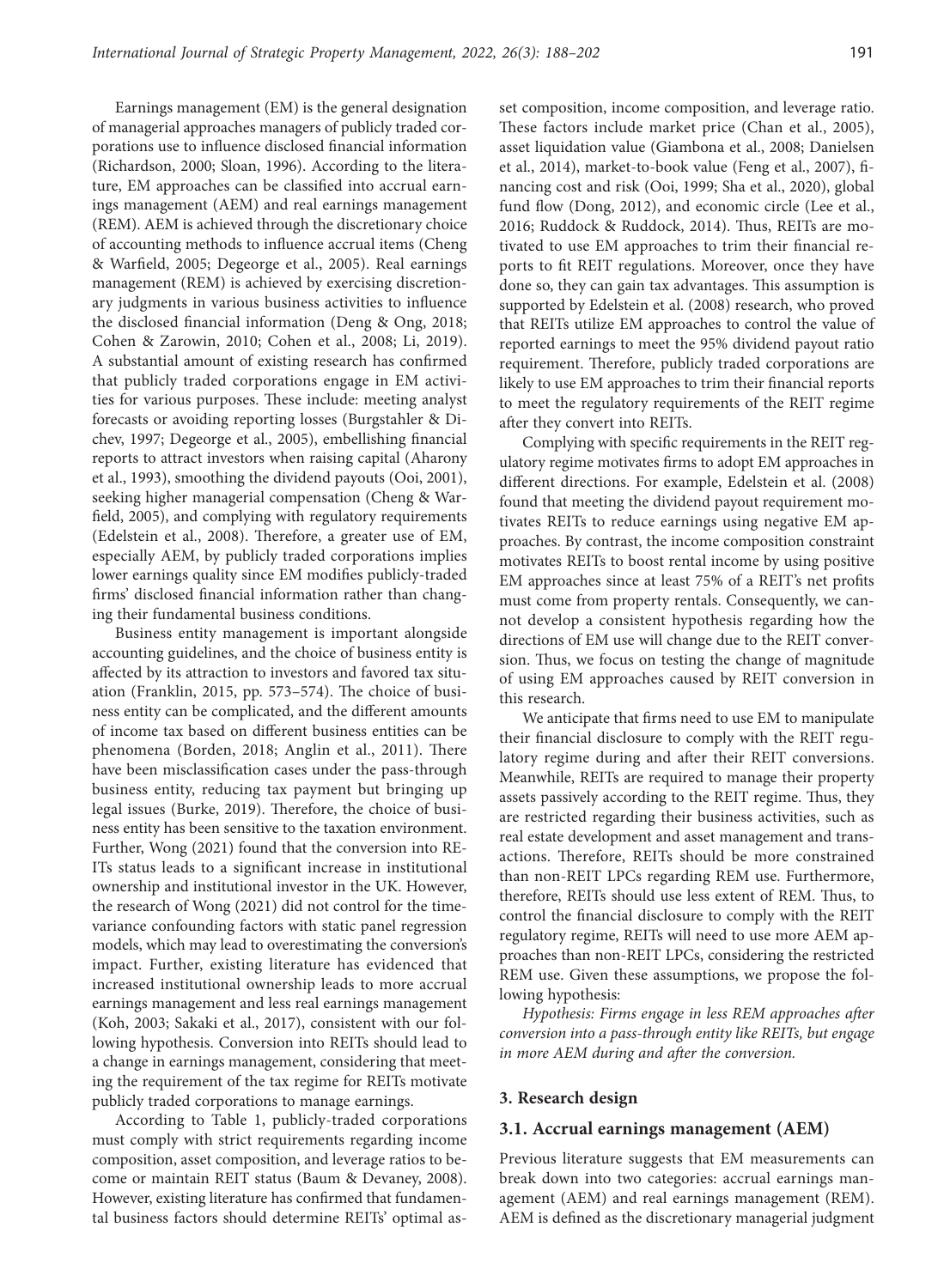used to choose accounting methods dealing with accrual items in financial reports and to influence disclosed financial information (Dechow et al., 1995). The extent of AEM is measured by the discretionary accrual, which is the amount of accrual that cannot be explained by a company's fundamental performance or economic condition. Jones et al. (2008) and Kothari et al. (2005) developed the modified Jones Model based on the work of Jones (1991) and Degeorge et al. (2005) to estimate the discretionary accrual as the measurement of AEM. The modified Jones models that used to estimate the AEM has been the standard procedure in the research of accounting and finance, and they have been adopted by existing literature of REIT to estimate the AEM as below (Ambrose & Bian, 2010; Anglin et al., 2011; Anglin et al., 2013; Liang & Dong, 2019; Zhu et al., 2010):

$$
TAccrual_{i,t} = \beta_0 + \beta_1 \left( 1/TA_{i,t-1} \right) + \beta_2 \left( \Delta REV_{i,t} - \Delta AR_{i,t} \right) +
$$
  
\n
$$
\beta_3 PPE_{i,t} + \beta_4 ROA_{i,t} + \varepsilon_{i,t};
$$
\n(1)

 $TAccrual_{i,t} = \beta_0 + \beta_1 (1/TA_{i,t-1}) + \beta_2 (\Delta REV_{i,t} - \Delta AR_{i,t}) +$  $\beta_3 PPE_{i,t} + \beta_4 ROA_{i,t-1} + \varepsilon_{i,t}$ , (2)

where "*TAccrual*" is the total accruals of the firm "*i*" in year "*t*" scaled by the total assets of the previous year for a firm, total accruals are the difference between income before extraordinary items and operating cash flows. "*TA*" is the total assets of a firm. "Δ*REV*" is the annual change in sales revenues, scaled by the previous year's total assets of the firm. "∆*ARi,t*" is the annual change of receivable, scaled by the previous year's total assets. "*PPE*" is the gross property, plant, and equipment scaled by the previous year's total assets. "*ROA*" is income before extraordinary items, scaled by the previous year's total assets of a firm. We adopt Equations (1) and (2) with ROA and one year lagged ROA respectively to estimate two error terms are the two measurements of discretionary accrual for the following tests for more robust results.

#### **3.2. Real earnings management**

Besides AEM, literature also defines Real Earnings Management (REM) as managing approaches to discretionally alter financial reports in managers' preferred way (Cohen et al., 2008; Cohen & Zarowin, 2010; Gunny, 2010). The accounting literature suggests that REM approaches can break down into three types according to specific activities (Cohen et al., 2008; Cohen & Zarowin, 2010; Keating & Zimmerman, 1999). These three types of REM approaches are introduced in the literature review section.

In this research, we follow the previous literature to estimate and test REM through revenue manipulation only because administrative expenditure is marginal for REITs and real estate asset transaction is not disclosed for UK REITs and LPCs in the database we use. We develop the models based on the literature of Anglin et al. (2013), Edelstein et al. (2008), Deng and Ong (2018), and Liang and Dong (2019) to estimate the abnormal revenue (REV) as the measurements of real earnings management through discretionary control of sales in the context of REIT:

$$
REV_{i,t} / TA_{i,t-1} = \alpha_0 + \beta_1 \times (1 / TA_{i,t-1}) + \beta_2 \times MTB_{i,t-1} + \beta_3 \times \Delta REV_{i,t} / TA_{i,t-1} + \varepsilon_{i,t};
$$
\n(3)

$$
REV_{i,t} / TA_{i,t-1} = \alpha_0 + \beta_1 \times (1 / TA_{i,t-1}) + \beta_2 \times MTB_{i,t-1} + \n\beta_3 \times CFO_{i,t} / TA_{i,t-1} + \varepsilon_{i,t},
$$
\n(4)

where "*REV*" is the revenue, and "*MTB*" is the market-tobook ratio. Equations (3) and (4) estimate the abnormal "*REV*" based on the error term that cannot be explained by the fundamental conditions of the firms and can be influenced by REM through sales manipulation. We use the error terms in Equations (3) and (4) as the measurements of REM in the following tests.

# **3.3. Different earnings management between REITs and non-REIT LPCs**

We firstly adopt a regression model to investigate whether the difference in REIT statuses leads to the difference in earnings management. We use the dummy variable "*DREIT*" to identify whether observations are REITs or not and then regress this dummy variable against the EM measurements with other control variables.

$$
EM_{i,t} = \alpha + \beta_1 \times \left( DREIT_{i,t} \right) + x'_{i,t} \theta + \gamma_t + \varepsilon_{i,t}, \tag{5}
$$

where "*EM*" stands for the absolute term of AEM and REM measurements in the natural log, and the coefficient " $β₁$ " is the estimated impact of having REIT status on EM measurements. The choice of control variables " $x'_{i,t}$ " is consistent with previous literature (Ambrose & Bian, 2010; Anglin et al., 2013; Liang & Dong, 2018; Liang & Dong, 2014; Liang et al., 2021) and they include total asset "*Size,*" leverage ratio "*LVR,*" change in operating income "*ChangeOI,*" the market-to-book value "*MTB*," change of revenue "*ChangeREV,*" change of total asset size "*Change-Size,*" cash from Operation "*CFO,*" and a dummy variable indicating if the firm suffers from loss "*Dloss.*" We also include dummy variables "*DGFC*" and "*IFRS*" to control for the impact of GFC and IFRS adoption. Finally, we control for year fixed effect " $\gamma_t$ " and cluster the error term on firm-level in the model.

# **3.4. Impacts of REIT conversion on earnings management**

We consider the conversion into REIT as the treatment performed to the company and investigate how this treatment affects the earnings management using a differencein-differences (DIDs) design. In this DIDs design, we consider all the firm-year observations of the firms that were ever converted into REITs as the treatment group and the rest of firm-year observations of the firms that have never been converted into REIT as the control group. We identify two treatment periods. The first treatment period is after the firm is converted into REIT. The second treatment period is the year before the firm is converted into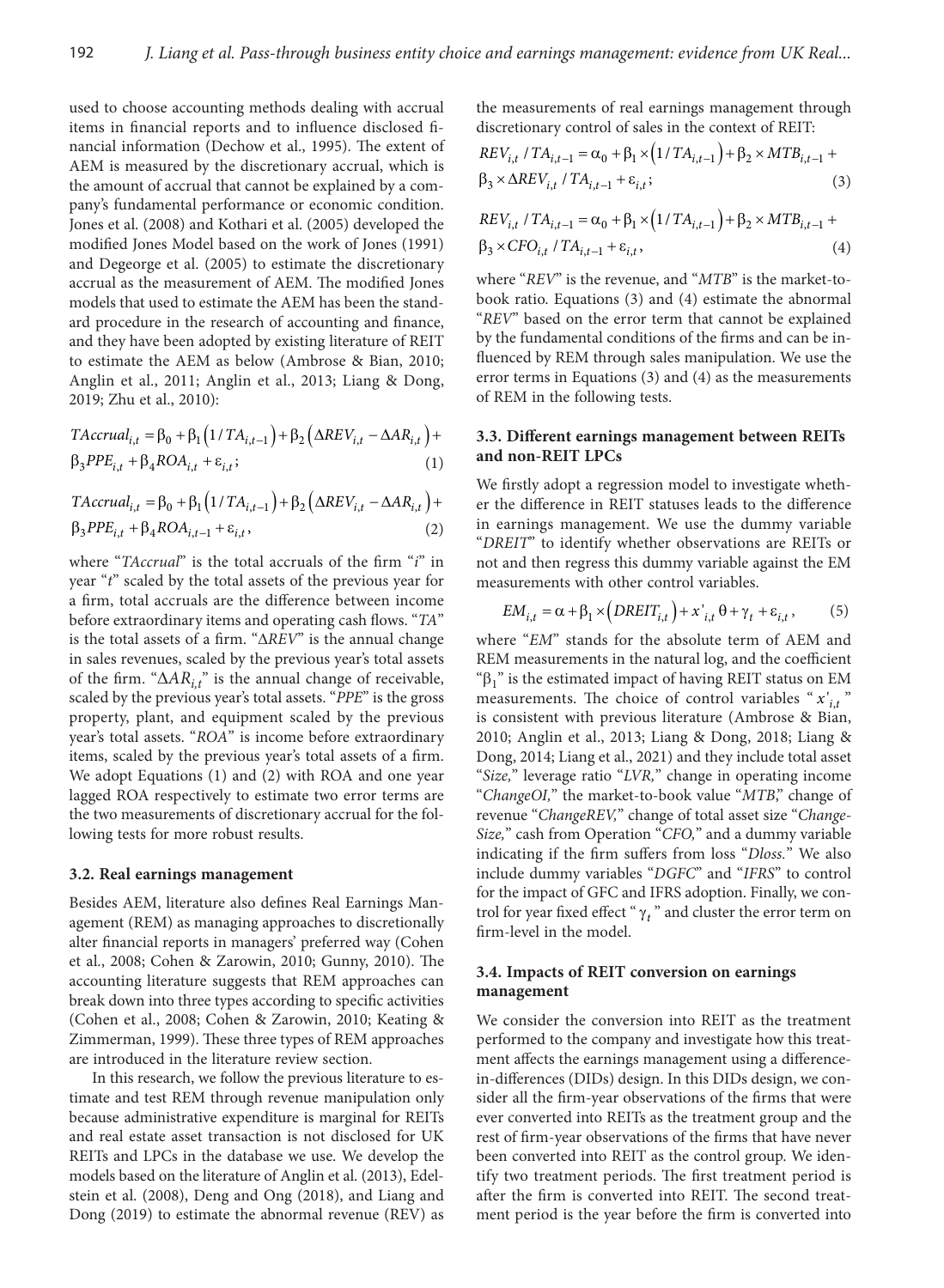REIT, and the second treatment period can capture how the firm adjusts its earnings management before the REIT conversion. The treatment effect, the REIT conversion, is captured by the interaction terms between the treatment group dummy variable and the treatment period dummy variable. The DIDs approach can effectively control the endogeneity and omitted-variable biases because the treatment group dummy variable controls the differences between the control and treatment groups (Koo & Liang, 2021). The DIDs model is developed as below.

 $EM_{i,t} = \alpha + \beta_1 (Treatment Group_i \times After Conversion_i) +$  $\beta_2(\text{Treatment Group}_i \times \text{One Year Before}_i) + \beta_3(\text{Treatment Group}_i) +$  $x'_{i,t} \theta + \gamma_t + \varepsilon_{i,t},$  (6)

where the "*Treatment Group* " is a dummy variable indicating whether the firm-year observations belong to the firms that have ever converted into REIT in our sample period. For example, the Big Yellow Group converted into REIT in 2007; all the firm-year observations of Big Yellow Group belong to the treatment group, including the observations of Big Yellow Group before 2007. " *After Conversioni* " is a dummy variable indicating the period after REIT conversion of the firm "*i* ." " One Year Before<sub>i</sub>" is a dummy variable indicating one year before the firm *i* was converted into REIT. If firm *i* has never been converted into REIT throughout the sample period, then both the " *After Conversion*<sup>"</sup> and "*One Year Before*<sup>"</sup> are equal to 0 for all the firm-year observations of firm *i*. Finally, the choice of control variables " *x* ' " and the fixed effect setting is the same as Equation (5).

# **4. Data description and measurements of earnings management**

The data used in this research were downloaded from the Data Stream and Compustat databases. The database contains accounting information for all the UK non-REIT LPCs and REITs from 2000 to 2019. The total number of observations is 1,156, of which non-REIT LPCs represent

705 and REITs represent 451. All the variables in the database were winsorized at 0.5% before running the regression models to eliminate outliers. Table 2 summarizes the variables used to estimate these EM measurements.

We follow the literature to run Equations (1) to (4) for each year using a cross-sectional model with robust standard errors ruling out any possible heteroscedasticity to estimate the AEM and REM measurements. The estimated EM measurements and other covariates in Equation (5) and Equation (6) are summarized in Table 3 below. Further, Table 4 presents the correlation coefficients of all these variables.

According to Table 3, the mean of "*DREIT*" is 39%, meaning the number of firm-year observations of REITs takes 39% of the whole sample, which is 451. The statistical description of estimated AEM and REM measurements (absolute value in natural logarithm) are consistent with the previous literature (Liang & Dong, 2019). According to Table 4, the estimated measurements of AEM are positively correlated with the "*DREIT*," while estimated REM is negatively correlated with "*DREIT.*" These correlation coefficients suggest that REITs use more AEM and less REM, and this finding is consistent with our hypothesis. We will conduct more sophisticated tests to validate that in the following sections.

# **5. Main test results**

This section firstly analyzes the test results of Equation (5) which estimates whether and how the measurements of earnings managements of REIT are different from non-REIT LCP. We present the test results in Table 5. In Table 5, "*AEM*1" and "*AEM*2" are the measurements of accrualbased earnings management estimated by Equations (1) and (2), respectively, and "*REM*1" and "*REM*2" are the measurements of real earnings management estimated by Equations (3) and (4). Coefficients of "*DREIT*" are positive (41.0% to 83.6%) and statistically significant on at least 5% for a model explaining the magnitude of conducting accrual-based earnings management ("*AEM*1" *and* "*AEM*2").

|  |  | Table 2. Summary of variables for EM measurement estimations |  |
|--|--|--------------------------------------------------------------|--|
|  |  |                                                              |  |

| Variable        | Definition                                    | No.   | Mean    | Std. Dev. | Min      | Max   |
|-----------------|-----------------------------------------------|-------|---------|-----------|----------|-------|
| Earnings        | Net income before extraordinary income scaled | 1,073 | 0.04    | 0.36      | $-2.60$  | 10.10 |
| CF              | Net cash flow from operation scaled           | 1,072 | $-0.01$ | 0.53      | $-12.69$ | 1.39  |
| <b>TAccrual</b> | Total accrual scaled                          | 1,072 | 0.05    | 0.61      | $-0.89$  | 13.56 |
| <b>TA</b>       | Total asset in log                            | 1,156 | 12.40   | 2.41      | 2.77     | 18.70 |
| <b>REV</b>      | Revenue scaled                                | 1,073 | 0.27    | 0.47      | $-0.16$  | 3.49  |
| PPE             | Property, plant and equipment scaled          | 1,032 | 0.64    | 0.53      | 0.00     | 7.59  |
| <b>REC</b>      | Account receivable                            | 1,068 | 0.07    | 0.14      | 0.00     | 2.63  |
| <b>ROA</b>      | Return on asset                               | 1,073 | 0.04    | 0.36      | $-2.60$  | 10.10 |
| MTB             | Market to book ratio                          | 1,073 | 0.04    | 0.36      | $-2.60$  | 10.10 |

*Note:* This table provides the statistical description of the variables in Equation (1) to Equation (4) which are used to estimate the AEM and REM measurements.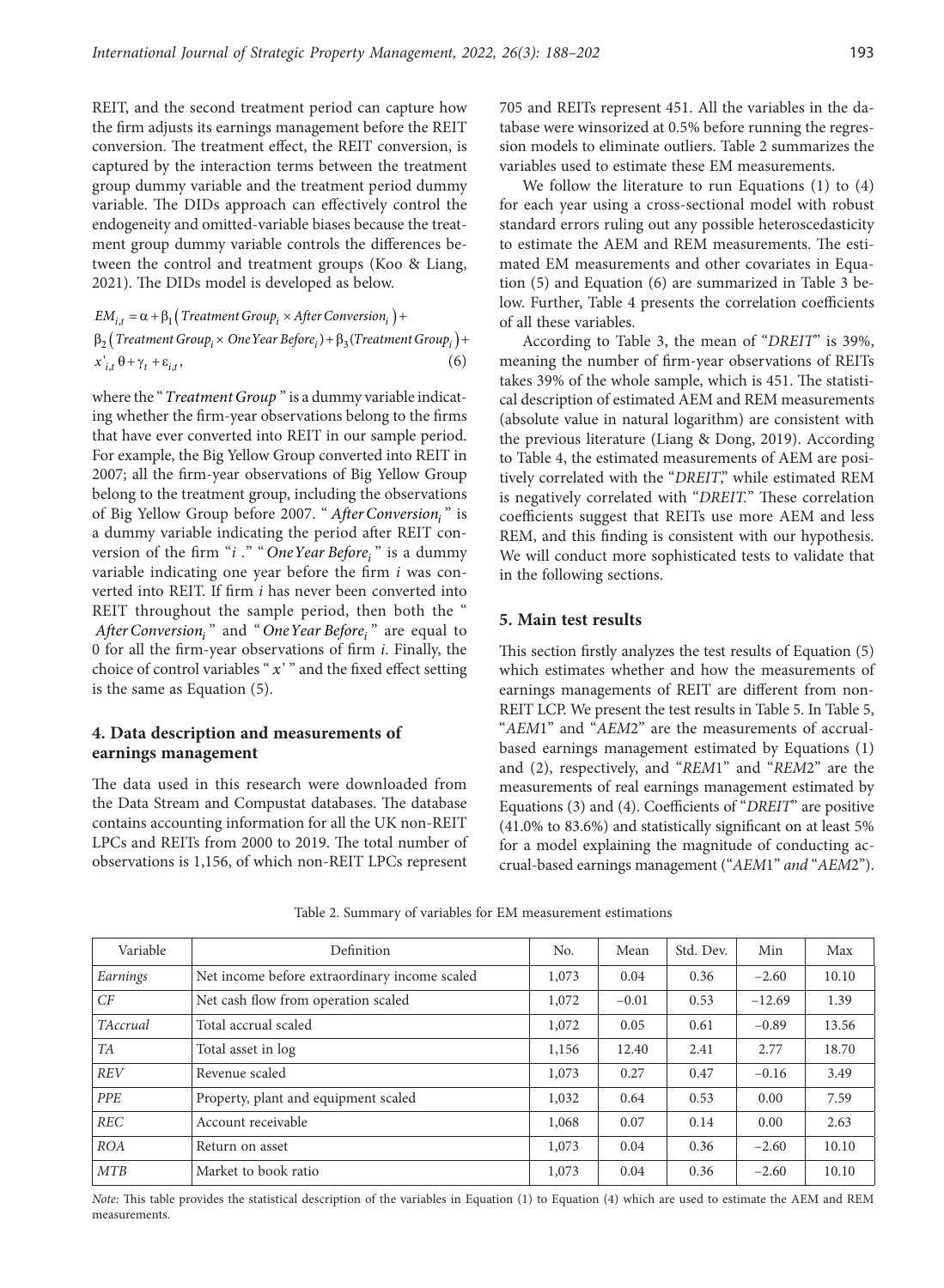| Variable         | Definition                                                    | No.   | Mean    | Std. Dev. | Min      | Max    |
|------------------|---------------------------------------------------------------|-------|---------|-----------|----------|--------|
| AEM1             | Measurement of accrual EM in logarithm form of absolute value | 1,027 | $-0.68$ | 1.40      | $-6.95$  | 5.23   |
| AEM2             | Measurement of accrual EM in logarithm form of absolute value | 953   | $-0.07$ | 1.19      | $-7.07$  | 5.25   |
| REM1             | Measurement of real EM in logarithm form of absolute value    | 1,034 | 1.17    | 0.83      | $-4.38$  | 3.92   |
| REM <sub>2</sub> | Measurement of real EM in logarithm form of absolute value    | 1,033 | 1.16    | 0.84      | $-4.09$  | 3.93   |
| <b>DREIT</b>     | Dummy variable indicating REIT statues                        | 1,156 | 0.39    | 0.49      | 0.00     | 1.00   |
| Leverage         | Leverage ratio                                                | 1,155 | 0.44    | 0.35      | 0.00     | 8.75   |
| Size             | Total asset in log                                            | 1,156 | 12.40   | 2.41      | 2.77     | 18.70  |
| <b>MTB</b>       | Market to book ratio                                          | 1,095 | 0.87    | 2.53      | 0.01     | 52.48  |
| ChangeOI         | Change in operating income scaled                             | 991   | 0.02    | 0.15      | $-0.73$  | 3.44   |
| ChangeRev        | Change of revenue scaled                                      | 1,073 | 0.03    | 0.21      | $-0.90$  | 3.44   |
| ChangeSize       | Change of total asset size scaled                             | 1,073 | 0.35    | 4.40      | $-0.88$  | 137.38 |
| <b>CFO</b>       | Cash from operation scaled                                    | 1,072 | $-0.01$ | 0.53      | $-12.69$ | 1.39   |
| <b>Dloss</b>     | Loss indicating variable                                      | 1,156 | 0.18    | 0.38      | 0.00     | 1.00   |
| DGFC             | GFC indicating variable                                       | 1,156 | 0.65    | 0.48      | 0.00     | 1.00   |
| <b>IFRS</b>      | IFRS standard adoption indicating variable                    | 1,156 | 0.37    | 0.48      | 0.00     | 1.00   |

Table 3. Summary of EM measurements and other variables

*Note:* This table provides the statistical description of the dependent and independent variables in Equations (5) and (6).

 $\Gamma$ 

T

T

| Table 4. Correlation coefficients of independent and dependent variables |  |  |  |  |  |  |  |  |  |  |
|--------------------------------------------------------------------------|--|--|--|--|--|--|--|--|--|--|
| (1) $(2)$ $(3)$ $(4)$ $(5)$ $(6)$ $(7)$ $(8)$ $(9)$ $(10)$ $(11)$ $(12)$ |  |  |  |  |  |  |  |  |  |  |

٦

|              |      | (1)      | (2)      | (3)           | (4)      | (5)     | (6)      | (7)      | (8)      | (9)      | (10)     | (11)     | (12)    |
|--------------|------|----------|----------|---------------|----------|---------|----------|----------|----------|----------|----------|----------|---------|
| AEM1         | (1)  |          |          |               |          |         |          |          |          |          |          |          |         |
| AEM2         | (2)  | $0.30*$  |          |               |          |         |          |          |          |          |          |          |         |
|              |      | (0.00)   |          |               |          |         |          |          |          |          |          |          |         |
| REM1         | (3)  | $0.23*$  | $0.10*$  |               |          |         |          |          |          |          |          |          |         |
|              |      | (0.00)   | (0.00)   |               |          |         |          |          |          |          |          |          |         |
| REM2         | (4)  | $0.22*$  | $0.09*$  | $0.98^{\ast}$ |          |         |          |          |          |          |          |          |         |
|              |      | (0.00)   | (0.01)   | (0.00)        |          |         |          |          |          |          |          |          |         |
| <b>DREIT</b> | (5)  | 0.03     | 0.08     | $-0.02$       | $-0.12*$ |         |          |          |          |          |          |          |         |
|              |      | (0.42)   | (0.02)   | (0.61)        | (0.00)   |         |          |          |          |          |          |          |         |
| Leverage     | (6)  | $-0.03$  | 0.05     | $-0.22*$      | $-0.02$  | $-0.07$ |          |          |          |          |          |          |         |
|              |      | (0.35)   | (0.10)   | (0.00)        | (0.61)   | (0.02)  |          |          |          |          |          |          |         |
| Size         | (7)  | $-0.44*$ | $-0.21*$ | $0.20*$       | $-0.22*$ | $0.13*$ | $-0.02$  |          |          |          |          |          |         |
|              |      | (0.00)   | (0.00)   | (0.00)        | (0.00)   | (0.00)  | (0.46)   |          |          |          |          |          |         |
| MTB          | (8)  | $0.17*$  | 0.04     | $0.08*$       | $0.20*$  | 0.01    | $0.14*$  | $-0.21*$ |          |          |          |          |         |
|              |      | (0.00)   | (0.19)   | (0.01)        | (0.00)   | (0.67)  | (0.00)   | (0.00)   |          |          |          |          |         |
| ChangeOI     | (9)  | $0.13*$  | 0.03     | $0.09*$       | $0.08*$  | $-0.01$ | 0.02     | $-0.09*$ | $0.13*$  |          |          |          |         |
|              |      | (0.00)   | (0.44)   | (0.00)        | (0.01)   | (0.74)  | (0.48)   | (0.01)   | (0.00)   |          |          |          |         |
| ChangeRev    | (10) | $0.24*$  | $0.10*$  | 0.05          | $0.09*$  | 0.01    | 0.05     | $-0.10*$ | $0.17*$  | $0.82*$  |          |          |         |
|              |      | (0.00)   | (0.00)   | (0.10)        | (0.00)   | (0.71)  | (0.14)   | (0.00)   | (0.00)   | (0.00)   |          |          |         |
| ChangeSize   | (11) | 0.07     | 0.02     | $-0.00$       | 0.05     | $-0.01$ | 0.03     | $-0.08*$ | 0.01     | $0.80*$  | $0.57*$  |          |         |
|              |      | (0.03)   | (0.54)   | (0.90)        | (0.10)   | (0.86)  | (0.36)   | (0.01)   | (0.75)   | (0.00)   | (0.00)   |          |         |
| <b>CFO</b>   | (12) | $-0.09*$ | $-0.07$  | 0.02          | 0.00     | $-0.03$ | $-0.19*$ | $0.12*$  | $-0.12*$ | $-0.61*$ | $-0.55*$ | $-0.77*$ |         |
|              |      | (0.00)   | (0.02)   | (0.45)        | (0.90)   | (0.40)  | (0.00)   | (0.00)   | (0.00)   | (0.00)   | (0.00)   | (0.00)   |         |
| Dloss        | (13) | 0.03     | $0.29*$  | $0.98*$       | 0.02     | 0.05    | $0.09*$  | $-0.13*$ | 0.07     | $-0.05$  | $-0.04$  | $-0.03$  | $-0.04$ |
|              |      | (0.33)   | (0.00)   | (0.00)        | (0.45)   | (0.07)  | (0.00)   | (0.00)   | (0.02)   | (0.14)   | (0.22)   | (0.32)   | (0.16)  |

*Note:* This table presents the pairwise correlation coefficients of all the variables in Equations (5) and (6). P-values are given in parentheses. \* significant at 1 percent.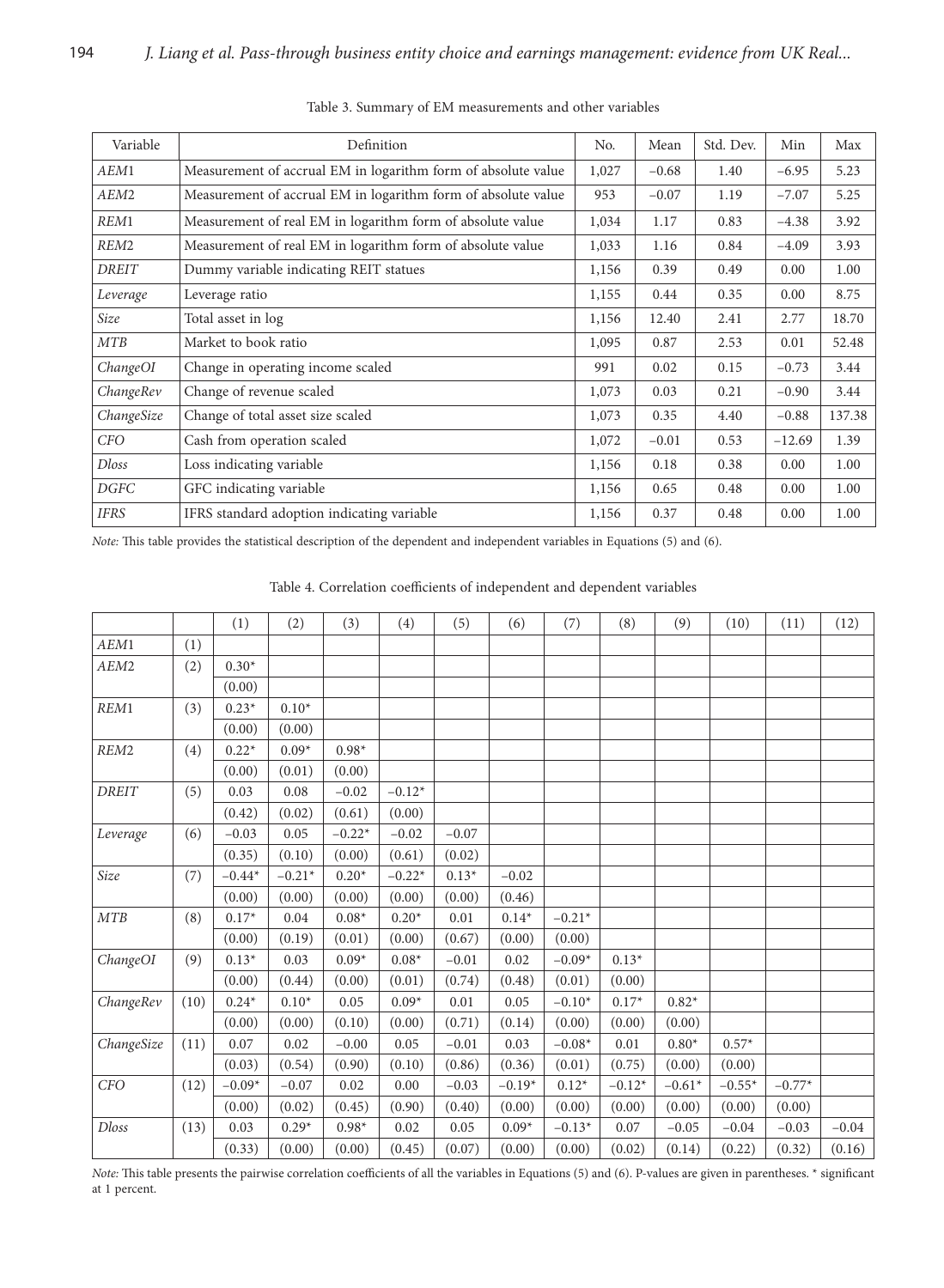| Variables                      | (1)<br>AEM1 | (2)<br>AEM1 | (3)<br>AEM <sub>2</sub> | (4)<br>AEM <sub>2</sub> | (5)<br>REM1 | (6)<br>REM <sub>1</sub> | (7)<br>REM <sub>2</sub> | (8)<br>$\mathcal{R}EM2$ |
|--------------------------------|-------------|-------------|-------------------------|-------------------------|-------------|-------------------------|-------------------------|-------------------------|
| <b>DREIT</b>                   | $0.443***$  | $0.836***$  | $0.410***$              | $0.687***$              | $-0.308***$ | $-0.242***$             | $-0.316***$             | $-0.259***$             |
|                                | (2.786)     | (7.701)     | (3.157)                 | (6.097)                 | $(-2.825)$  | $(-4.559)$              | $(-2.871)$              | $(-4.656)$              |
| Leverage                       | 0.493       | 0.0516      | 0.391                   | $0.599**$               | $-0.119$    | $-0.0646$               | $-0.164$                | $-0.108$                |
|                                | (1.228)     | (0.184)     | (1.375)                 | (2.095)                 | $(-0.910)$  | $(-0.947)$              | $(-1.227)$              | $(-1.520)$              |
| Size                           | $-0.281***$ | $-0.231***$ | $-0.117***$             | $-0.327***$             | $-0.0526$   | 0.0405                  | $-0.0468$               | $0.0529*$               |
|                                | $(-6.506)$  | $(-2.738)$  | $(-2.980)$              | $(-3.715)$              | $(-1.643)$  | (1.570)                 | $(-1.435)$              | (1.956)                 |
| <b>MTB</b>                     | 0.0623      | 0.0136      | 0.0139                  | $-0.000525$             | $0.103***$  | $0.0931***$             | $0.106***$              | $0.0936***$             |
|                                | (1.030)     | (0.307)     | (0.312)                 | $(-0.00936)$            | (3.522)     | (5.944)                 | (3.662)                 | (5.708)                 |
| ChangeGI                       | $-1.233**$  | $-1.436**$  | $-0.689$                | $-0.289$                | $-0.0706$   | 0.463                   | $-0.127$                | 0.400                   |
|                                | $(-2.066)$  | $(-2.287)$  | $(-0.974)$              | $(-0.447)$              | $(-0.124)$  | (1.580)                 | $(-0.227)$              | (1.303)                 |
| ChangeRev                      | $2.047***$  | $1.457***$  | $1.375**$               | $1.116***$              | 0.206       | $-0.480***$             | 0.266                   | $-0.436**$              |
|                                | (3.524)     | (4.131)     | (2.541)                 | (2.917)                 | (0.387)     | $(-2.832)$              | (0.500)                 | $(-2.456)$              |
| ChangeSize                     | $-0.0214$   | $-0.0200$   | $-0.0349$               | $-0.0530***$            | 0.0210      | 0.00291                 | 0.00727                 | $-0.0118$               |
|                                | $(-0.981)$  | $(-1.065)$  | $(-1.382)$              | $(-2.668)$              | (0.959)     | (0.328)                 | (0.323)                 | $(-1.267)$              |
| CFO                            | $-0.0746$   | $-0.221*$   | $-0.171$                | $-0.200$                | 0.192       | $-0.103*$               | 0.206                   | $-0.0975$               |
|                                | $(-0.326)$  | $(-1.743)$  | $(-0.608)$              | $(-1.583)$              | (0.861)     | $(-1.694)$              | (0.916)                 | $(-1.531)$              |
| <b>Dloss</b>                   | 0.101       | 0.00718     | $0.769***$              | $0.671***$              | 0.00199     | 0.0593                  | 0.0116                  | 0.0788                  |
|                                | (0.643)     | (0.0613)    | (6.756)                 | (5.640)                 | (0.0162)    | (1.059)                 | (0.0938)                | (1.344)                 |
| DGFC                           | $-0.389$    | $-0.744***$ | $-0.394*$               | $-0.473**$              | 0.262       | 0.116                   | 0.265                   | 0.117                   |
|                                | $(-1.391)$  | $(-3.205)$  | $(-1.926)$              | $(-2.049)$              | (1.335)     | (1.023)                 | (1.231)                 | (0.981)                 |
| <b>IFRS</b>                    | 0.0395      | 0.0579      | 0.0562                  | 0.288                   | $-0.0967$   | $-0.000131$             | $-0.0997$               | $-0.0203$               |
|                                | (0.145)     | (0.248)     | (0.272)                 | (1.218)                 | $(-0.814)$  | $(-0.00116)$            | $(-0.801)$              | $(-0.172)$              |
| Constant                       | $2.740***$  | $2.509**$   | $1.074**$               | $3.590***$              | $1.685***$  | $0.594*$                | $1.615***$              | 0.450                   |
|                                | (5.304)     | (2.394)     | (2.270)                 | (3.266)                 | (3.385)     | (1.812)                 | (3.166)                 | (1.312)                 |
| N <sub>0</sub><br>observations | 926         | 926         | 875                     | 875                     | 955         | 955                     | 955                     | 955                     |
| No. group                      |             | 76          |                         | 76                      |             | 77                      | 77                      |                         |
| R-squared                      | 0.254       | 0.147       | 0.196                   | 0.206                   | 0.113       | 0.094                   | 0.094                   | 0.105                   |
| Year FE                        | <b>YES</b>  | <b>YES</b>  | <b>YES</b>              | <b>YES</b>              | <b>YES</b>  | <b>YES</b>              | <b>YES</b>              | <b>YES</b>              |
| Firm clustering                | <b>YES</b>  |             | <b>YES</b>              |                         | <b>YES</b>  |                         |                         | <b>YES</b>              |
| Firm FE                        |             | <b>YES</b>  |                         | <b>YES</b>              |             | <b>YES</b>              | <b>YES</b>              |                         |

Table 5. Differences in EM between REITs and non-REIT LPCs

*Note:* This table reports the result of Equation (5) which estimates how the measurements of earnings managements of REIT are different from non-REIT LCP. *AEM* and *AEM*2 are the measurements of accrual based earnings management estimated by Equations (1) and (2) respectively, and *REM* and *REM*2 are the measurements of real earnings management estimated by Equations (3) and (4). Year fixed effect is included in all the models. Firm fixed effect is included in models (2), (4), (6), and (8). Models (1), (3), (5), and (7) cluster the error term on firm level. *T*-statistics are given in parentheses. \*\*\* significant at 1 percent, \*\* 5 percent, \* 10 percent.

Also, the coefficients of "*DREIT*" are negative statistical significant in models (5) to (8) that explain the magnitude of conducting REM. These findings are consistent with our hypothesis that REITs engage in more AEM management and less REM than non-REIT LCPs. Further, the sign of estimated coefficients of control variables is consistent with previous literature. For example, firms with bigger sizes and better financial performance are less likely to engage in earnings management activities.

The rest of this section analyzes the test results of Equation (6) which adopts the DIDs approach to inves-

tigate how the conversion into REITs status influences the earnings management, and we present the test results in Table 6. We do not include firm fixed effect in all the models in Table 6 because the DIDs method aims to estimate the variances of EM measurements within the group (firm) by the REIT conversion. In addition, including firm fixed effect would lead to loss of variable "*Treatment Group,*" which is time-invariant and indicates if the firm belongs to treatment group. Thus we include year fixed effect and cluster the standard error on firmlevel for all the models.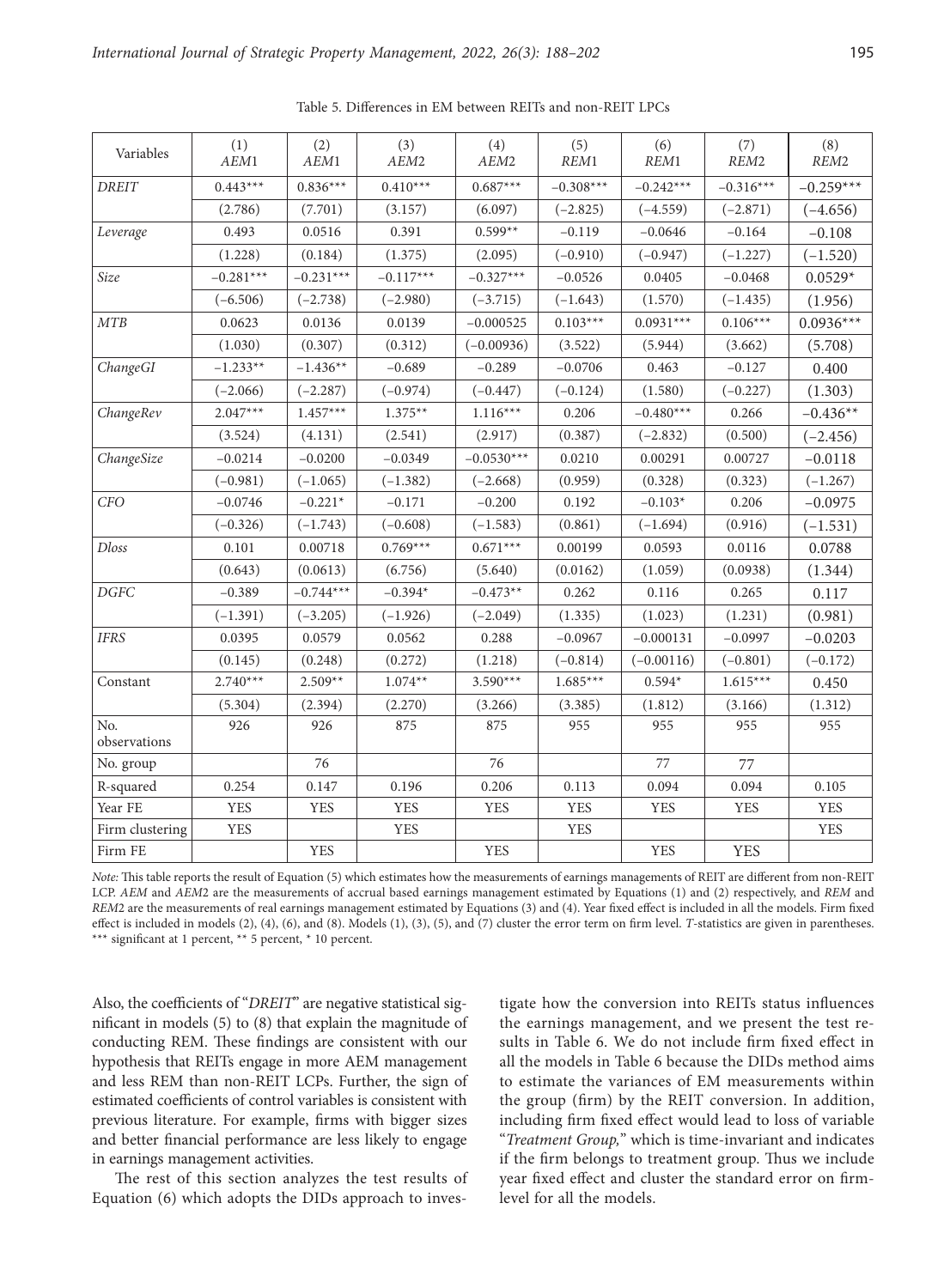The estimated sign of coefficients of control variables is consistent with Equation (5) in Table 5 and the previous literature (Ambrose & Bian, 2010; Liang & Zhi, 2019). The estimated coefficients of DIDs dummy variable "*Treatment Group*" are not statistically significant for all the models testing accrual-based earnings management and real earnings management measurements. These results indicate no systematic difference in earnings management measurements between the control group (firms never become REITs) and the treatment group (observations belong to firms that have ever become REIT). Thus, we can trust the estimated coefficients of interaction variables "*Treatment Group × After Conversion*" and "*Treatment Group × One Year Before,*" which measure the causality relationship

between the treatment as REIT conversion and changes of earnings management measurements.

According to Table 6, the coefficients of "*Treatment group × After Conversion*" are 39.3% in the model (1), 34.2% in the model (2), and –43.3% in the model (3), –46% in model (4). They are all statistically significant on at least 5% level confidence. These results show that the REIT conversion leads to increased AEM by 34.2% to 39.3% and a decrease of REM by 43.3% to 46%. Further, the coefficients of "*Treatment Group × One Year Before*" are also positive and significant at 5% in the model (1) and (2). These results indicate that a firm conducts more AEM one year before converting it to a REIT. However, the coefficients of "*Treatment Group × One Year Before*"

| Variables                                 | (1)         | (2)         | (3)         | (4)         |  |
|-------------------------------------------|-------------|-------------|-------------|-------------|--|
|                                           | AEM1        | AEM2        | REM1        | REM2        |  |
| Treatment group $\times$ after conversion | $0.393**$   | $0.342**$   | $-0.433***$ | $-0.460***$ |  |
|                                           | (2.188)     | (2.057)     | $(-3.354)$  | $(-3.321)$  |  |
| Treatment group $\times$ one year before  | $0.514**$   | $0.679***$  | 0.0715      | 0.0391      |  |
|                                           | (2.342)     | (3.985)     | (0.379)     | (0.216)     |  |
| Treatment group                           | 0.115       | 0.154       | 0.225       | 0.259       |  |
|                                           | (0.492)     | (0.946)     | (1.023)     | (1.130)     |  |
| Leverage                                  | 0.517       | 0.416       | $-0.0910$   | $-0.132$    |  |
|                                           | (1.255)     | (1.597)     | $(-0.771)$  | $(-1.102)$  |  |
| Size                                      | $-0.280***$ | $-0.115***$ | $-0.0581*$  | $-0.0535$   |  |
|                                           | $(-6.524)$  | $(-3.285)$  | $(-1.768)$  | $(-1.612)$  |  |
| MTB                                       | 0.0635      | 0.00565     | $0.0976***$ | $0.0995***$ |  |
|                                           | (1.121)     | (0.131)     | (3.668)     | (3.872)     |  |
| ChangeGI                                  | $-1.259**$  | $-0.722$    | $-0.130$    | $-0.196$    |  |
|                                           | $(-2.101)$  | $(-1.009)$  | $(-0.234)$  | $(-0.357)$  |  |
| ChangeRev                                 | $2.059***$  | $1.388**$   | 0.226       | 0.289       |  |
|                                           | (3.552)     | (2.613)     | (0.421)     | (0.536)     |  |
| ChangeSize                                | $-0.0194$   | $-0.0322$   | 0.0215      | 0.00775     |  |
|                                           | $(-0.920)$  | $(-1.266)$  | (1.001)     | (0.349)     |  |
| CFO                                       | $-0.0495$   | $-0.136$    | 0.203       | 0.218       |  |
|                                           | $(-0.223)$  | $(-0.495)$  | (0.915)     | (0.967)     |  |
| <b>Dloss</b>                              | 0.0662      | $0.721***$  | $-0.0242$   | $-0.0169$   |  |
|                                           | (0.417)     | (6.283)     | $(-0.198)$  | $(-0.136)$  |  |
| $\ensuremath{DGFC}$                       | $-0.465$    | $-0.495**$  | 0.180       | 0.173       |  |
|                                           | $(-1.539)$  | $(-2.378)$  | (0.814)     | (0.726)     |  |
| <b>IFRS</b>                               | 0.0697      | 0.0968      | $-0.0930$   | $-0.0979$   |  |
|                                           | (0.253)     | (0.465)     | $(-0.810)$  | $(-0.815)$  |  |
| Constant                                  | $2.717***$  | $1.058**$   | $1.747***$  | $1.691***$  |  |
|                                           | (5.380)     | (2.372)     | (3.482)     | (3.302)     |  |
| Observations                              | 926         | 875         | 955         | 955         |  |
| R-squared                                 | 0.260       | 0.209       | 0.120       | 0.114       |  |
| Year FE                                   | <b>YES</b>  | <b>YES</b>  | <b>YES</b>  | <b>YES</b>  |  |
| Firm clustering                           | <b>YES</b>  | <b>YES</b>  | <b>YES</b>  | <b>YES</b>  |  |

Table 6. Changes of EM by REIT conversion

*Note:* This table reports the result of Equation (6) which estimate how the measurements of earnings managements of firms change because of the REIT conversion. AEM and AEM2 are the measurements of accrual based earnings management estimated by Equations (1) and (2) respectively, and REM and REM2 are the measurements of real earnings management estimated by Equations (3) and (4). Year fixed effect is included and the error term are clustered on the firm level. T-statistics are given in parentheses. \*\*\* significant at 1 percent, \*\* 5 percent, \* 10 percent.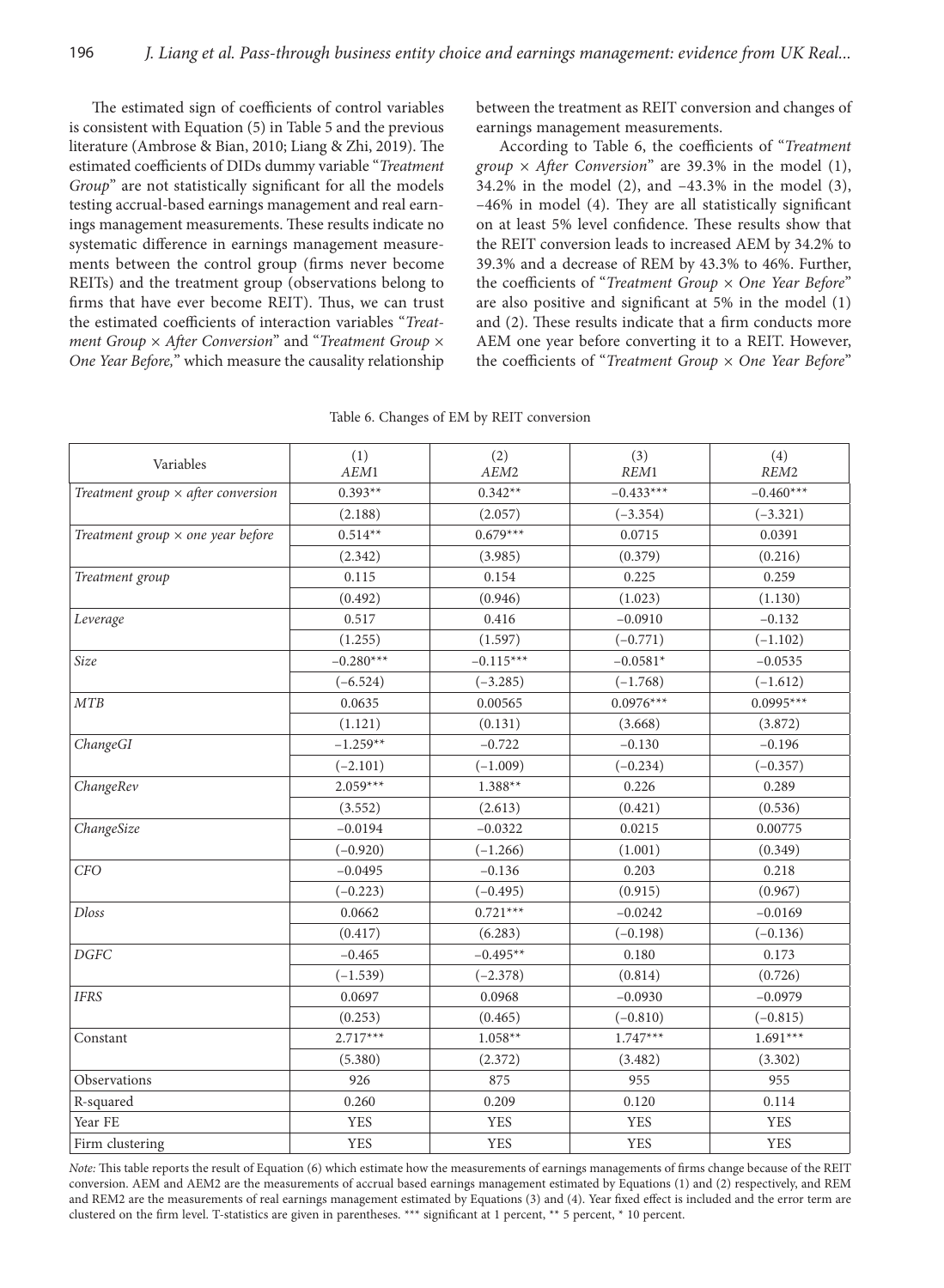are not significant in models (3) and (4) with REM measurement as the dependent variable. This result indicates no significant change in the REM in the year before REIT conversion. These results above support our hypothesis that REITs conversion leads to more AEM and less REM. That is because the REITs are motivated by complying with REITs regulatory regime to adopt an earnings management approach to manipulate the disclosed financial information. Meanwhile, the restricted REIT regulatory regime constrains the capacity to adopt REM based on business activities. Thus firms during and after REIT conversion have to turn to use more AEM approaches.

These findings prove that the financial disclosure behaviors of publicly traded real estate corporations are influenced by changes in entities. Moreover, the changes caused by REIT conversions, which might affect the financial disclosure behaviors of the publicly traded corporations, require them to face a stricter REIT regulatory regime. Thus, the significant changes in EM before and after REIT conversion indicate that publicly traded corporations need to consider REIT regulatory requirements during their financial disclosure processes. As a result, the disclosed financial information of the publicly traded corporations, both during and before the conversion, incorporate the impacts of the REIT regulatory requirements. Furthermore, the increase in AEM use indicates that RE-ITs are motivated to use more AEM approaches to trim their financial reports to comply with REIT regulations, even though the requirement concerning high dividend payouts reduces the equity incentive for REITs to engage in EM (Bianco et al., 2007).

Therefore, in contrast to Bauer et al.'s (2010) findings, the present study argues that the financial disclosure environment of REITs is not more transparent than that of other publicly traded firms. This finding also implies that the REIT regulatory regime is weakened by REITs' active AEM activities, despite the regime's requirement of passive management. Therefore, we recommend that meticulous attention be paid to the effectiveness of the regulatory regime, both during and after REIT conversions. Additionally, the decrease in REM after REIT conversions indicates that the strict REIT regulatory regime, which limits the business activities of REITs, constrains REM activities. Thus, REITs must use AEM approaches instead of REM approaches when they seek to control their disclosed financial information. These findings prove that publicly traded corporations like REITs will decrease their use of REM and turn to AEM when they face restrictions on the business activities they can conduct, given that the limitation on business activities is the only change brought by the REIT conversion that can influence financial disclosure behaviors.

#### **6. Robustness test on matched sample**

We adopt the propensity score matching and entropy balancing methods to control the possible endogeneity

caused by the correlation between REIT conversion and specific firm features such as total asset size, tangible asset ratio, leverage ratio, and profitability. We firstly adopt the propensity score matching to match the treatment group (firm-year observations of the firm ever converted into REIT) and control group (firm-year observations of the firm never converted into REIT) in Equation (7) and rerun the Equations (5) and (6) on the matched sample. We expect that firms with greater total asset size, higher tangible asset ratio, higher profitability, higher market valuation, and lower leverage ratio are more likely to fit in the REIT regulatory regime in the UK and thus more likely to convert into REIT. Accordingly, we develop the below Probit model to explain the possibility of conducting REIT conversion as the first step of propensity score matching.

$$
Treatment Group_{i,t} = \alpha + \beta_1 \left( Size_{i,t} \right) + \n\beta_2 \left( TR_{i,t} \right) + \beta_3 \left( Leverage_{i,t} \right) + \beta_4 \left( ROA_{i,t} \right) + \n\beta_5 \left( MTB_{i,t} \right) + \gamma_t + \varepsilon_{i,t},
$$
\n(7)

where the "*Treatment Group*<sub>i,t</sub>" is the dummy variable indicating whether the firm-year observations belong to the treatment group, which are the firms that have ever converted into REIT. "Size<sub>i,t</sub>" is the total asset of the firm in natural log. " $TR_{i,t}$ " is the ratio between the firm's tangible asset and total asset in year *t*. "*Leverage*<sub>*i*,*t*</sub>" is the leverage ratio, " $ROA_{i,t}$ " is the return on asset, and " $MTB_{i,t}$ " is the market to book value ratio. We also control for time fixed effect " $\gamma_t$ ," and cluster the error term on firm-level. Panel A of Table 7 presents the results of Equation (7).

Table 7. Panel A

| Variables        | Treatment group |
|------------------|-----------------|
| Size             | $-3.032***$     |
|                  | $(-6.155)$      |
| Leverage         | $0.297***$      |
|                  | (6.720)         |
| TR               | 0.307           |
|                  | (0.823)         |
| <b>ROA</b>       | $1.119***$      |
|                  | (4.675)         |
| <b>MTB</b>       | $0.295**$       |
|                  | (2.180)         |
| Constant         | $-2.475***$     |
|                  | $(-3.729)$      |
| Observations     | 766             |
| Year FE          | <b>YES</b>      |
| Firm clustering  | <b>YES</b>      |
| Pseudo R-squared | 0.165           |
| Area under ROC   | 0.7751          |

*Note:* This table reports the result of Equation (6) which explains the possibility of REIT conversion as the first step of propensity score matching. Year fixed effect is included and the error term are clustered on the firm level. *T*-statistics are given in parentheses. \*\*\* significant at 1 percent, \*\* 5 percent, \* 10 percent.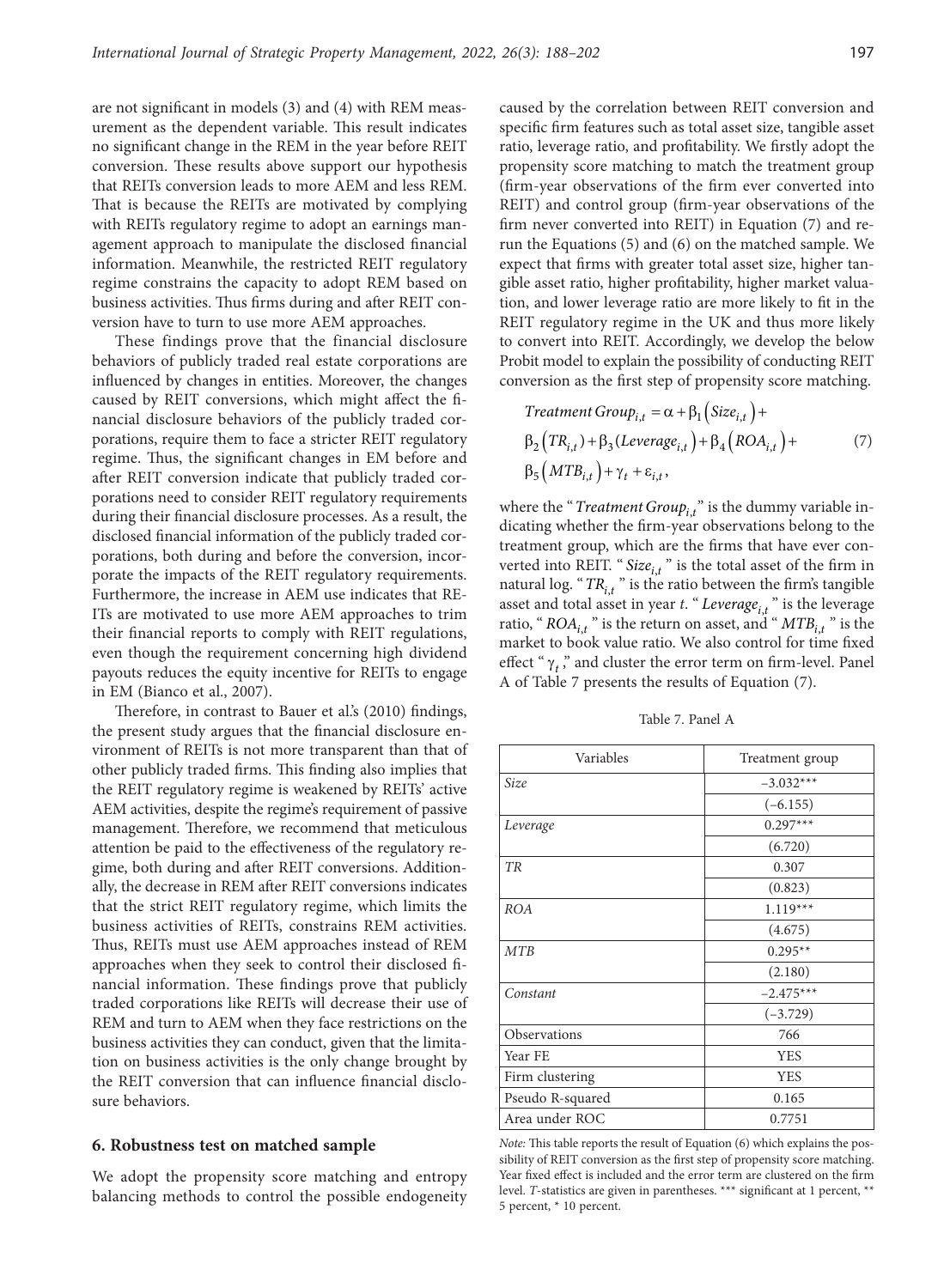| <b>Variables</b>                          | (1)<br>AEM1 | (2)<br>AEM <sub>2</sub> | (3)<br>REM <sub>1</sub> | (4)<br>REM <sub>2</sub> | (5)<br>AEM1 | (6)<br>AEM <sub>2</sub> | (7)<br>REM1 | (8)<br>REM <sub>2</sub> |
|-------------------------------------------|-------------|-------------------------|-------------------------|-------------------------|-------------|-------------------------|-------------|-------------------------|
| <b>DREIT</b>                              | $0.619***$  | $0.452***$              | $-0.372**$              | $-0.401**$              | $0.662***$  | $0.339***$              | $-0.561***$ | $-0.618***$             |
|                                           | (2.932)     | (3.686)                 | $(-2.493)$              | $(-2.553)$              | (3.003)     | (2.713)                 | $(-2.931)$  | $(-2.930)$              |
| Treatment group $\times$ after conversion |             |                         |                         |                         | $0.926***$  | $0.819***$              | $-0.258$    | $-0.304$                |
|                                           |             |                         |                         |                         | (2.691)     | (2.893)                 | $(-0.867)$  | $(-0.997)$              |
| Treatment group $\times$ one year before  |             |                         |                         |                         | $-0.0367$   | 0.203                   | 0.291       | 0.335                   |
|                                           |             |                         |                         |                         | $(-0.144)$  | (1.611)                 | (1.339)     | (1.452)                 |
| Treatment group                           | $0.619***$  | $0.452***$              | $-0.372**$              | $-0.401**$              | $0.662***$  | $0.339***$              | $-0.561***$ | $-0.618***$             |
|                                           | (2.932)     | (3.686)                 | $(-2.493)$              | $(-2.553)$              | (3.003)     | (2.713)                 | $(-2.931)$  | $(-2.930)$              |
| Control variables                         | Included    | Included                | Included                | Included                | Included    | Included                | Included    | Included                |
| <b>Observations</b>                       | 405         | 399                     | 405                     | 405                     | 405         | 399                     | 405         | 405                     |
| R-squared                                 | 0.286       | 0.282                   | 0.271                   | 0.263                   | 0.298       | 0.302                   | 0.288       | 0.284                   |
| Year FE                                   | <b>YES</b>  | <b>YES</b>              | <b>YES</b>              | <b>YES</b>              | <b>YES</b>  | <b>YES</b>              | <b>YES</b>  | <b>YES</b>              |
| Firm clustering                           | <b>YES</b>  | <b>YES</b>              | <b>YES</b>              | <b>YES</b>              | <b>YES</b>  | <b>YES</b>              | <b>YES</b>  | <b>YES</b>              |

Table 8. Panel B test on propensity-score matched samples

*Note:* This table reports the result of re-running the Equations (5) and (6) on the propensity-score matched sample. Models (1) to (4) report the results of Equation (5), and models (5) to (8) report the results of Equation (6). *AEM* and *AEM*2 are the measurements of accrual based earnings management estimated by Equations (1) and (2) respectively, and *REM* and *REM*2 are the measurements of real earnings management estimated by Equations (3) and (4). Year fixed effect is included and the error term are clustered on the firm level. *T*-statistics are given in parentheses. \*\*\* significant at 1 percent, \*\* 5 percent, \* 10 percent.

As the Panel A of Table 7 shows, the possibility of conversion into REIT is positively correlated with the firm size, tangible asset ratio, and market to book ratio, while negatively correlated with the leverage ratio. These test results are consistent with our expectations. More importantly, the estimated area under ROC is 77.51%, indicating a good model fit and strong explaining power for the possibility of REIT conversion. The balancing property is satisfied in the propensity-matched sample, and we do not find significant differences between the covariates.

In the second step of the propensity score matching test, we match firms based on the propensity scores computed in the first step with a caliper distance of 20% of the standard deviation of the propensity score (Austin, 2011). Then we re-run Equation (5) and Equation (6) on the matched samples and present the results in Panel B of Table 8.

The year fixed effect is included, and the standard error is clustered on firm-level in all the models in Panel B of Table 8. In addition, models (1) to (4) report the results of Equation (5), which investigates the difference of earnings management measurements between REITs and non-REITs PLCs on the propensity-score-matched sample, and models (5) to (8) reports the results of Equation (6) which investigates the impact of REITs conversion on earnings management.

According to Panel B of Table 8, the numbers of propensity-score matched observations in models with *AEM*, *AEM*2, and REM as dependent variables are 405, 399, and 405, respectively. Most importantly, the coefficients of "*DREIT*" are 61.9%, 45.2%, –37.2%, and 40.1% for models (1) to (4) with dependent variables as *AEM*, *AEM2*, *REM,* and *REM*2 respectively. The coefficients of DIDs interaction variable "*Treatment Group × After* 

*Conversion*" are 81.9% to 92.6% in models (5) and (6), and  $-25.8\%$  to  $-30.4\%$  in models (7) to (8) with dependent variables as *AEM*, *AEM*2, *REM*, and *REM*2 respectively. These coefficients are all statistically significant at least 5% level. These tests results support the hypothesis and are consistent with the main test results that REIT conversion leads to more AEM and less REM.

In addition to propensity score matching, we adopt an entropy balancing method to account for possible bias caused by the endogeneity issue mentioned above and heterogeneity between the treatment and control groups. In entropy balancing matching, we adopt a maximum entropy reweighting scheme that reweights the REITs and LCP subsamples covariates to satisfy a balance condition (Hainmueller, 2012). Thus, entropy balancing can adjust inequalities between two groups of observations concerning the first, second, and possibly higher moments of the covariate distributions. It also obviates the continual balance checking and iterative searching required in propensity score matching, which has been criticized in the recent literature (King & Nielsen, 2019; Shipman et al., 2017). Panels A in Table 9 shows that the balance of covariates between REITs and LCPs groups is achieved after the entropy balancing adjustments. Panels B of Table 10 presents the test results of Equations (5) and (6) using the entropy-balanced samples.

According to Panel B of Table 10, the year fixed effect is included, and the standard error is clustered on the firm level in all the models. The coefficients of "*DREIT*" are 49.7%, 35.3%, –28%, and –28.6% for models (1), (3), (5), and (7) with *AEM*1, *AEM*2, *REM*1, *REM*2 as dependant variables, respectively. The coefficients of DIDs interaction variable "*Treatment Group × After Conversion*" are 51.3%, 28.5%, –38.3%, and 40.4% in models (2), (4), (6), and (8)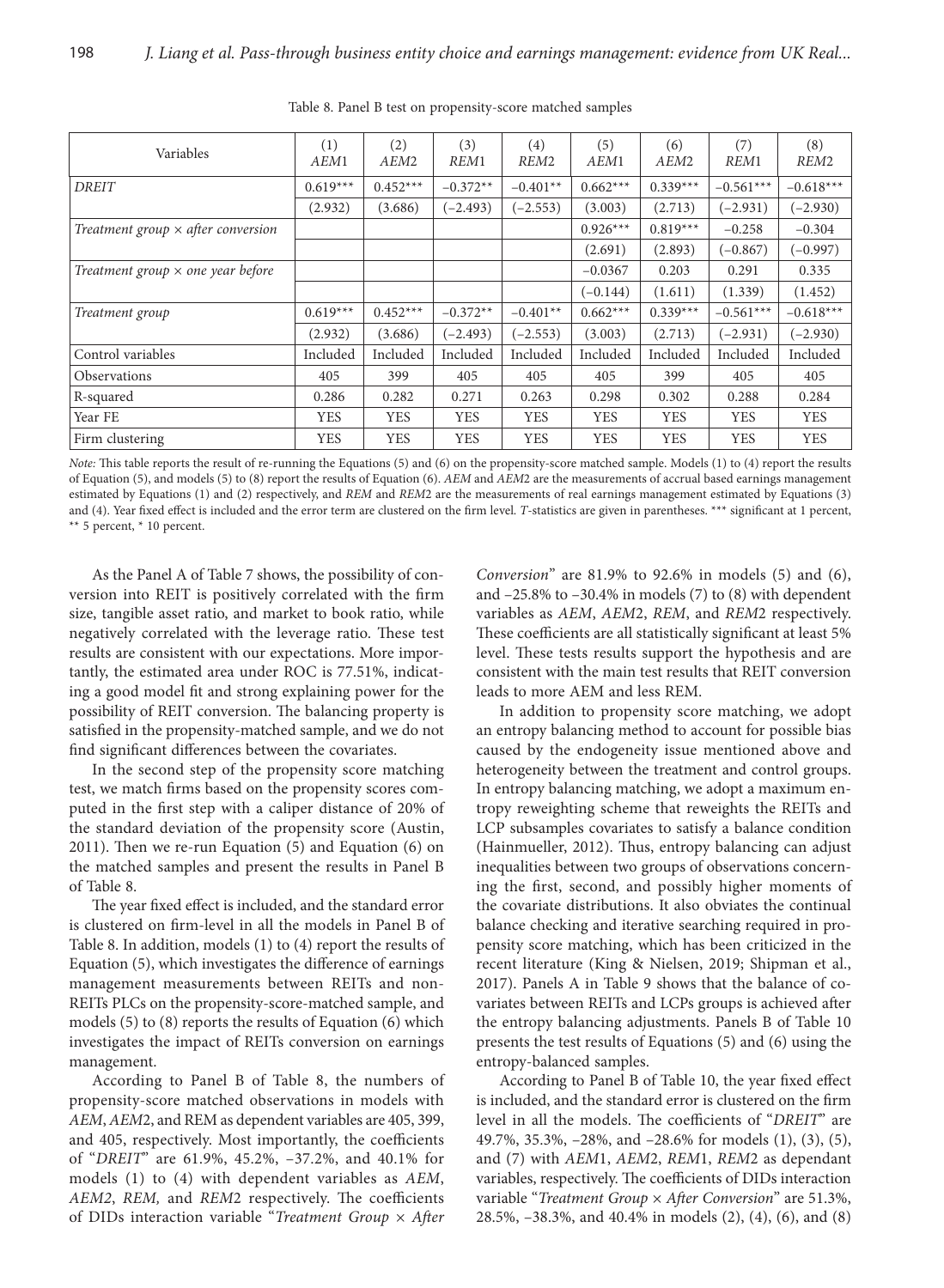|              |         | Treatment group  |          |                 | Control group |          |
|--------------|---------|------------------|----------|-----------------|---------------|----------|
|              | Mean    | Variance         | Skewness | Mean            | Variance      | Skewness |
|              |         | Before weighting |          |                 |               |          |
| Leverage     | 0.39    | 0.19             | 15.47    | 0.46            | 0.04          | 1.18     |
| Size         | 12.98   | 6.40             | $-0.99$  | 12.25           | 4.18          | $-0.48$  |
| MTB          | 0.91    | 3.06             | 8.15     | 0.65            | 1.90          | 13.77    |
| ChangeOI     | 0.03    | 0.04             | 13.27    | 0.01            | 0.01          | $-1.29$  |
| ChangeRev    | 0.04    | 0.06             | 9.38     | 0.01            | 0.02          | 3.13     |
| ChangeSize   | 0.57    | 44.06            | 19.42    | 0.15            | 0.86          | 12.43    |
| <b>CFO</b>   | $-0.04$ | 0.42             | $-16.59$ | 0.00            | 0.18          | $-20.90$ |
| <b>Dloss</b> | 0.20    | 0.16             | 1.51     | 0.15            | 0.13          | 1.97     |
|              |         | After weighting  |          |                 |               |          |
| Leverage     | 0.39    | 0.19             | 15.47    | 0.39            | 0.03          | $-0.26$  |
| Size         | 12.98   | 6.40             | $-0.99$  | 12.98           | 4.23          | $-0.35$  |
| <b>MTB</b>   | 0.91    | 3.06             | 8.15     | 0.91            | 5.41          | 8.44     |
| ChangeOI     | 0.03    | 0.04             | 13.27    | 0.03            | 0.01          | 3.42     |
| ChangeRev    | 0.04    | 0.06             | 9.38     | 0.04            | 0.04          | 4.12     |
| ChangeSize   | 0.57    | 44.06            | 19.42    | 0.56            | 4.77          | 5.26     |
| <b>CFO</b>   | $-0.04$ | 0.42             | $-16.59$ | 0.53<br>$-0.04$ |               | $-12.46$ |
| <b>Dloss</b> | 0.20    | 0.16             | 1.51     | 0.20            | 0.16          | 1.51     |

#### Table 9. Panel A statistical description of entropy-balanced samples

*Note:* This table compares the statistical description of covariates in Equations (4) and (5) between control group and treatment group before and after entropy balancing adjustment.

Table 10. Panel B Test on entropy-balanced samples

| Variables                      | (1)        | (2)        | (3)              | (4)              | (5)         | (6)         | (7)              | (8)              |
|--------------------------------|------------|------------|------------------|------------------|-------------|-------------|------------------|------------------|
|                                | AEM1       | AEM1       | AEM <sub>2</sub> | AEM <sub>2</sub> | REM1        | REM1        | REM <sub>2</sub> | REM <sub>2</sub> |
| <b>DREIT</b>                   | $0.497***$ |            | $0.353***$       |                  | $-0.280***$ |             | $-0.286***$      |                  |
|                                | (4.516)    |            | (3.618)          |                  | $(-5.045)$  |             | $(-5.016)$       |                  |
| Treatment group $\times$ after |            | $0.513***$ |                  | $0.285**$        |             | $-0.383***$ |                  | $-0.404***$      |
| conversion                     |            | (3.832)    |                  | (2.163)          |             | $(-4.102)$  |                  | $(-4.065)$       |
| Treatment group $\times$ one   |            | $0.516**$  |                  | $0.691***$       |             | $-0.138$    |                  | $-0.160$         |
| year before conversion         |            | (2.582)    |                  | (3.374)          |             | $(-0.816)$  |                  | $(-0.997)$       |
| Treatment group                |            | 0.00709    |                  | 0.166            |             | 0.174       |                  | 0.200            |
|                                |            | (0.0447)   |                  | (1.203)          |             | (1.480)     |                  | (1.592)          |
| Control variables              | Included   | Included   | Included         | Included         | Included    | Included    | Included         | Included         |
| Observations                   | 926        | 926        | 875              | 875              | 955         | 955         | 955              | 955              |
| R-squared                      | 0.287      | 0.292      | 0.241            | 0.255            | 0.170       | 0.176       | 0.157            | 0.164            |
| Year FE                        | <b>YES</b> | <b>YES</b> | <b>YES</b>       | <b>YES</b>       | <b>YES</b>  | <b>YES</b>  | <b>YES</b>       | <b>YES</b>       |
| Firm clustering                | <b>YES</b> | <b>YES</b> | <b>YES</b>       | <b>YES</b>       | <b>YES</b>  | <b>YES</b>  | <b>YES</b>       | <b>YES</b>       |

*Note:* This table reports the result of re-running the Equations (5) and (6) on the entropy balancing adjusted sample. Models (1), (3), (5), and (7) report the results of Equation (5), and models (2), (4), (6), and (8) report the results of Equation (6). Year fixed effect is included and the error term are clustered on the firm level. *T*-statistics are given in parentheses. \*\*\* significant at 1 percent, \*\* 5 percent, \* 10 percent.

with *AEM*, *AEM*2, *REM*, *REM*2 as dependant variables respectively. These coefficients are all statistically significant at least 5% level. Besides that, the coefficient of "*Treatment Group × One Year Before*" is positive and statistically significant at a 5% level in the models (2) and (4) with AEM as a dependant variable. These tests results support the hypothesis and are consistent with the previous results.

Finally, we conduct a robustness test to investigate whether and how the measurements of earnings managements of REIT enter directly the market under the REIT status are different from REIT converted from LPCs, and present the results in Table 11. We do not find significant differences in AEM and REM between the two groups.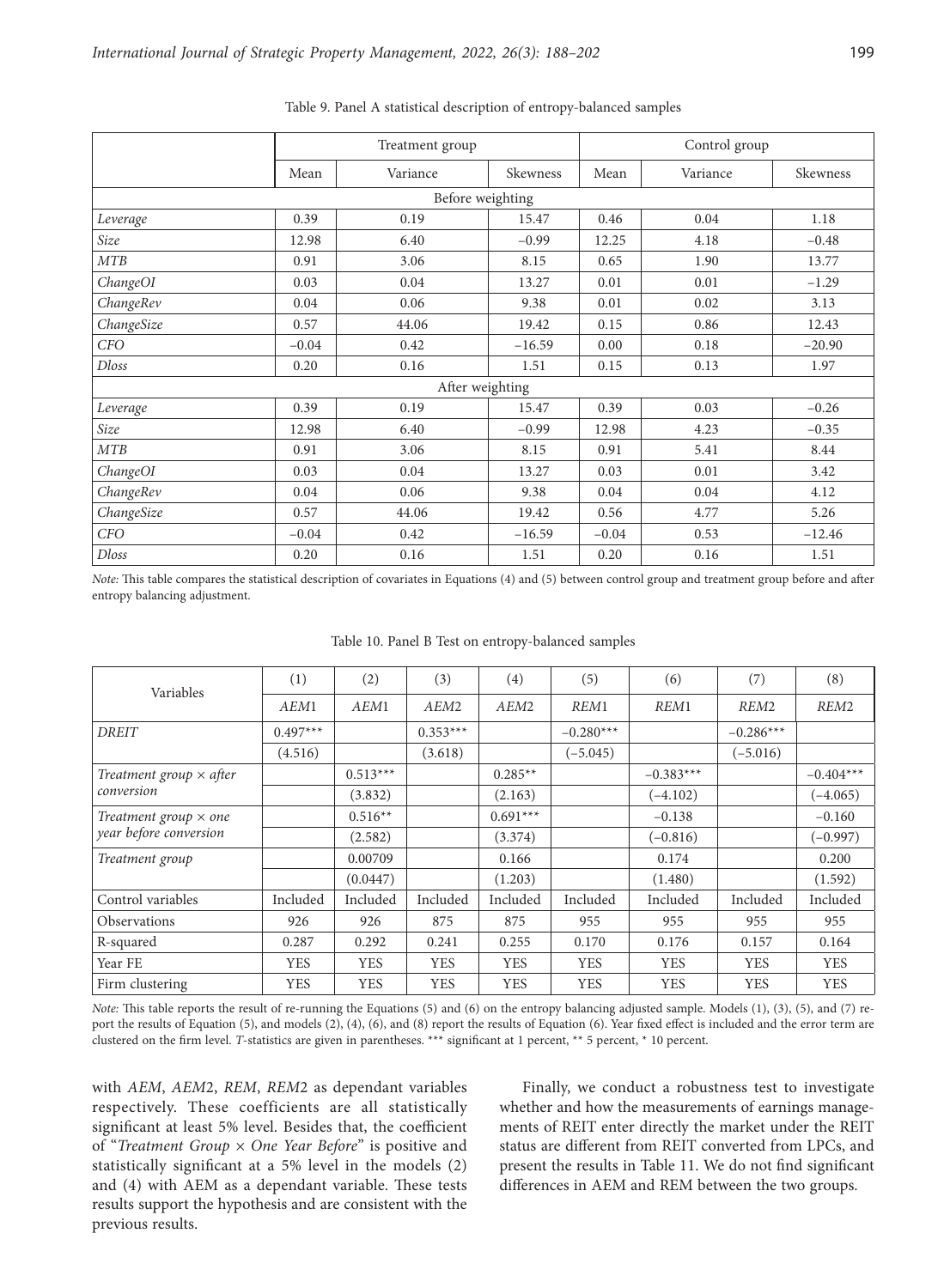| Variables         | $\left( \frac{1}{2} \right)$<br>AEM1 | (2)<br>AEM <sub>2</sub> | (3)<br>REM1 | $\left( 4\right)$<br>REM <sub>2</sub> |
|-------------------|--------------------------------------|-------------------------|-------------|---------------------------------------|
| REIT-direct entry | 0.170                                | $-0.0399$               | 0.118       | 0.141                                 |
|                   | (0.733)                              | $(-0.160)$              | (1.024)     | (1.238)                               |
| Control variables | Included                             | Included                | Included    | Included                              |
| No. observations  | 320                                  | 306                     | 349         | 349                                   |
| R-squared         | 0.491                                | 0.363                   | 0.109       | 0.083                                 |
| Year FE           | <b>YES</b>                           | <b>YES</b>              | <b>YES</b>  | <b>YES</b>                            |
| Firm clustering   | <b>YES</b>                           | <b>YES</b>              | <b>YES</b>  | <b>YES</b>                            |

Table 11. Differences in EM between direct entry REITs and REIT converted from LPCs

*Note:* This table reports the result of regarding how the measurements of earnings managements of REIT enter directly the market under the REIT status are different from REIT converted from LPCs. Year fixed effect is included in all the models, the error term clusters on firm level. *T*-statistics are given in parentheses. \*\*\* significant at 1 percent, \*\* 5 percent, \* 10 percent.

### **Conclusions**

This empirical study investigates how the business entity and corresponding regulatory regime influence firms' earnings management (EM) behavior by testing the conversion of UK Real Estate Investment Trust (REIT). We conduct a series of tests on a panel database containing information on all non-REIT LPCs and REITs in the UK between 2000 and 2019. We find that the REITs engage in more accrual-based earnings management but less real earnings management than non-REIT LCPs. Further, the Differencein-Differences model results show that REITs conversion leads to more accrual earnings management and less real earnings management, and the firms engage in more accrual earnings management before the REITs conversion. These findings pass the robustness test using propensityscore-matched sample and entropy balanced sample.

The change brought by REITs conversion that could influence the earnings management of REITs is the restrictive REIT regulation regime that makes sure REITs operate as a pass-through entity to maintain a favorable tax position. Thus, the test findings indicate that the restrictive REIT regulatory regime squeezes the room for REITs to engage in real earnings management and forces REITs to adopt more accrual earnings management for various operational needs like trimming the financial report to fit in the regulatory regime as a pass-through entity.

Existing literature in REITs and property finance shows that REITs with a pass-though entity structure have less complex business operations and thus may have a more transparent business environment and better corporate governance (Edwards, 1999; Danielsen et al., 2014). This research contributes to the literature of REITs and property finance as the first empirical study evidencing the need to meet the regulatory regime of REITs as a passthrough entity to switch away from REM approaches and turn to AEM approaches. Thus, the financial disclosure of REITs is not necessarily more transparent than other listed properties. Furthermore, this research contributes to the broad literature on finance and accounting by shedding light on earnings management behavior surrounding important legal issues for the choice of business entity when the taxation environment changes and a new optional business entity is available.

Further, this research helps investors and auditors to improve the interpretation of the disclosed financial information of pass-through entities like REITs and firms that pursue conversions into pass-through entities. These types of firms and REITs are motivated by the need to comply with the regulatory regime of pass-through entities to adopt AEM to trim the disclosed financial information. As a result, the auditors and investors of these firms should check for the indication of adopting AEM and adjust accordingly by factoring in the impacts of the requirements of the pass-through entities regime. In order to improve the transparency and stability of the market, the regulators of the current and potential REITs market should establish policies and invest efforts to prevent firms from adopting AEM to trim their disclosed financial information to fit in the regulatory regime of pass-through entities like REIT. Special attention should be put on scrutinizing the disclosed financial information of the firms that are on the edge of complying with the requirements of these regulatory regimes.

One limitation of this research is that the model used to estimate the AEM as suggested by main stream accounting literature may have the heteroscedasticity issue because of including the reciprocal of lagged total asset. Future research should be conducted to investigate this issue. Further, different rules in the REIT regulatory regime motivate REITs to adopt EM in different directions, future research could try to disentangle the impacts of these specific rules in regulatory regime. Finally, this research can be extended by incorporating other measurements of financial disclosure quality and measurements.

# **References**

Aharony, J., Lin, C. J., & Loeb, M. P. (1993). Initial public offerings, accounting choices, and earnings management. *Contemporary Accounting Research*, *10*(1), 61–81. <https://doi.org/10.1111/j.1911-3846.1993.tb00382.x>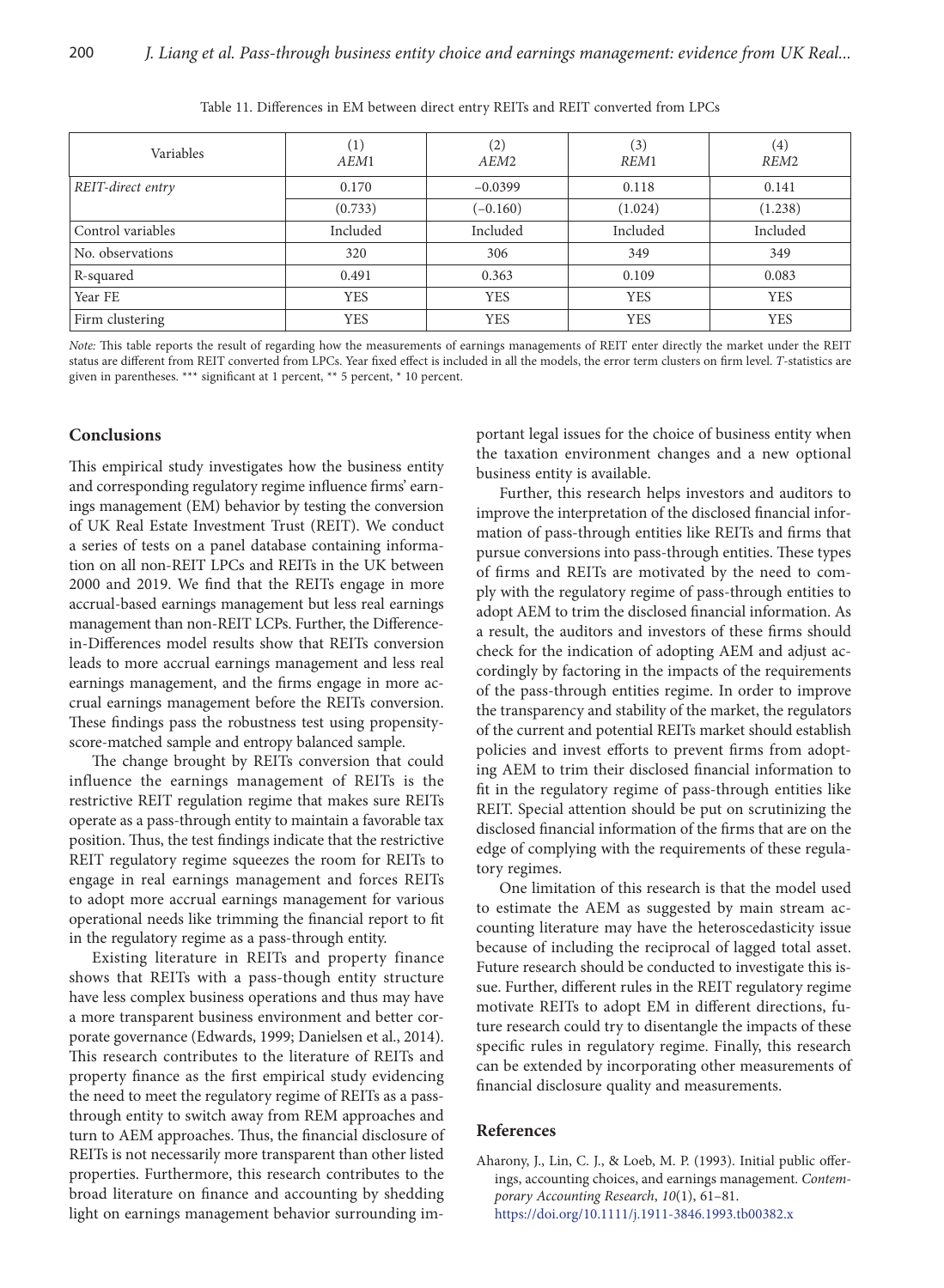- Ambrose, B., & Bian, X. (2010). Stock market information and REIT earnings management. *Journal of Real Estate Research*, *32*(1), 101–138. <https://doi.org/10.1080/10835547.2010.12091271>
- Anglin, P., Edelstein, R., Gao, Y., & Tsang, D. (2011). How does corporate governance affect the quality of investor information? The curious case of REITs. *Journal of Real Estate Research*, *33*(1), 1–24. <https://doi.org/10.1080/10835547.2011.12091298>
- Anglin, P., Edelstein, R., Gao, Y., & Tsang, D. (2013). What is the relationship between REIT governance and earnings management? *The Journal of Real Estate Finance and Economics*, *47*(3), 538–563. <https://doi.org/10.1007/s11146-012-9367-y>
- Austin, P. C. (2011). An introduction to propensity score methods for reducing the effects of confounding in observational studies. *Multivariate Behavioral Research*, *46*(3), 399–424. <https://doi.org/10.1080/00273171.2011.568786>
- Barkham, R. J., & Geltner, D. M. (1996). Price discovery and efficiency in the U.K. housing market. *Journal of Housing Economics*, *5*, 41–63. <https://doi.org/10.1006/jhec.1996.0003>
- Bauer, R., Eichholtz, P., & Kok, N. (2010). Corporate governance and performance: the REIT effect. *Real Estate Economics*, *38*(1), 1–29. <https://doi.org/10.1111/j.1540-6229.2009.00252.x>
- Baum, A., & Devaney, S. (2008). Depreciation, income distribution and the UK REIT. *Journal of Property Investment & Finance*, *26*(3), 195–209. <https://doi.org/10.1108/14635780810871597>
- Bhattacharya-Mis, N., & Lamond, J. (2016). Risk perception and vulnerability of value: a study in the context of commercial property sector. *International Journal of Strategic Property Management*, *20*(3), 252–264.

<https://doi.org/10.3846/1648715X.2016.1188174>

Bianco, C., Ghosh, C., & Sirmans, C. (2007). The impact of corporate governance on the performance of REITs. *The Journal of Portfolio Management*, *33*(5), 175–191. <https://doi.org/10.3905/jpm.2007.699613>

- Borden, B. T. (2018). Income-based effective tax rates and choice-of-entity considerations under the 2017 Tax Act. *National Tax Journal*, *71*(4), 613–634. <https://doi.org/10.17310/ntj.2018.4.02>
- Brounen, D., & De Koning, S. (2012). 50 years of real estate investment trusts: an international examination of the rise and performance of REITs. *Journal of Real Estate Literature*, *20*, 197–223. <https://doi.org/10.1080/10835547.2014.12090324>
- Burgstahler, D., & Dichev, I. (1997). Earnings management to avoid earnings decreases and losses. *Journal of Accounting and Economics*, *24*(1), 99–126. [https://doi.org/10.1016/S0165-4101\(97\)00017-7](https://doi.org/10.1016/S0165-4101(97)00017-7)
- Burke, K. C. (2019). Section 199A and choice of passthrough entity. *Tax Lawyer*, *72*(3), 551–588. <https://doi.org/10.2139/ssrn.3432013>
- Burns, N., & Kedia, S. (2006). The impact of performance-based compensation on misreporting. *Journal of Financial Economics*, *79*(1), 35–67. <https://doi.org/10.1016/j.jfineco.2004.12.003>
- Chan, S. H., Leung, W. K., & Wang, K. (2005). Changes in REIT structure and stock performance: evidence from the Monday stock anomaly. *Real Estate Economics*, *33*(1), 89–120. <https://doi.org/10.1111/j.1080-8620.2005.00113.x>
- Cheng, Q., & Warfield, T. D. (2005). Equity incentives and earnings management. *The Accounting Review*, *80*(2), 441–476. <https://doi.org/10.2308/accr.2005.80.2.441>
- Clark, S., Hackemann, T., Mesmin, O., Roche, M., & Road, T. (2010). Progress on REIT regimes in Europe. In *Global trends in real estate finance*. Blackwell Publishing. <https://doi.org/10.1002/9781444315301.ch3>
- Cohen, D. A., & Zarowin, P. (2010). Accrual-based and real earnings management activities around seasoned equity offerings. *Journal of Accounting and Economics*, *50*(1), 2–19. <https://doi.org/10.1016/j.jacceco.2010.01.002>
- Cohen, D. A., Dey, A., & Lys, T. Z. (2008). Real and accrualbased earnings management in the pre‐and post‐Sarbanes‐ Oxley periods. *The Accounting Review*, *83*(3), 757–787. <https://doi.org/10.2308/accr.2008.83.3.757>
- Danielsen, B., Harrison, D., Van Ness, R., & Warr, R. (2014). Liquidity, accounting transparency, and the cost of capital: evidence from real estate investment trusts. *Journal of Real Estate Research*, *36*(2), 221–252.<https://doi.org/10.1080/10835547.2014.12091389>
- Dechow, P. M., Sloan, R. G., & Sweeney, A. P. (1995). Detecting earnings management. *Accounting Review*, *70*(2), 193–225.
- Degeorge, F., Patel, J., & Zeckhauser, R. (2005). *Earnings management to exceed thresholds*. Princeton University Press. <https://doi.org/10.1515/9781400829125-021>
- Deng, X., & Ong, S. E. (2018). Real earnings management, liquidity risk and REITs SEO dynamics. *The Journal of Real Estate Finance and Economics*, *56*(3), 410–442. <https://doi.org/10.1007/s11146-017-9649-5>
- Derwall, J., Huij, J., Brounen, D., & Marquering, W. (2009). REIT momentum and the performance of real estate mutual funds. *Financial Analysts Journal*, *65*(5), 24–34. <https://doi.org/10.2469/faj.v65.n5.4>
- Dong, Z. (2012). Capital structure decisions of LPTs in a small economy. *Journal of Property Investment & Finance*, *30*(5), 493–504. <https://doi.org/10.1108/14635781211256756>
- Edelstein, R. H., Liu, P., & Tsang, D. (2008). Real earnings management and dividend payout signals: a study for U.S. real estate investment trusts. In *CAAA 2008 Annual Conference*  (pp. 1–40). <https://doi.org/10.2139/ssrn.1079984>
- Edwards, T. (1999). *REITs modernized*. National Association of Real Estate Investment Trusts. [https://www.reit.com/sites/de](https://www.reit.com/sites/default/files/media/Portals/0/Files/Nareit/htdocs/policy/government/RMA-2.pdf)[fault/files/media/Portals/0/Files/Nareit/htdocs/policy/govern](https://www.reit.com/sites/default/files/media/Portals/0/Files/Nareit/htdocs/policy/government/RMA-2.pdf)[ment/RMA-2.pdf](https://www.reit.com/sites/default/files/media/Portals/0/Files/Nareit/htdocs/policy/government/RMA-2.pdf)
- European Public Real Estate Association. (n.d.). *Global REIT survey*. Retrieved October 19, 2021, from [https://www.epra.com/](https://www.epra.com/public-affairs/global-reit-survey) [public-affairs/global-reit-survey](https://www.epra.com/public-affairs/global-reit-survey)
- Feng, Z., Ghosh, C., & Sirmans, C. (2007). On the capital structure of real estate investment trusts (REITs). *The Journal of Real Estate Finance and Economics*, *34*(1), 81–105. <https://doi.org/10.1007/s11146-007-9005-2>
- Franklin, E. H. (2015). A rational approach to business entity choice. *Kansas Law Review*, *64*, 573–662.
- Giambona, E., Harding, J. P., & Sirmans, C. (2008). Explaining the variation in REIT capital structure: the role of asset liquidation value. *Real Estate Economics*, *36*(1), 111–137. <https://doi.org/10.1111/j.1540-6229.2008.00209.x>
- Glascock, J. L., Lu, C., & So, R. W. (2000). Further evidence on the integration of REIT, bond, and stock returns. *The Journal of Real Estate Finance and Economics*, *20*(2), 177–194. <https://doi.org/10.1023/A:1007877321475>
- Gunny, K. A. (2010). The relation between earnings management using real activities manipulation and future performance: evidence from meeting earnings benchmarks. *Contemporary Accounting Research*, *27*(3), 855–888.
	- <https://doi.org/10.1111/j.1911-3846.2010.01029.x>
- Hainmueller, J. (2012). Entropy balancing for causal effects: a multivariate reweighting method to produce balanced samples in observational studies. *Political Analysis*, *20*(1), 25–46. <https://doi.org/10.1093/pan/mpr025>
- Healy, P. M., & Palepu, K. G. (2001). Information asymmetry, corporate disclosure, and the capital markets: a review of the empirical disclosure literature. *Journal of Accounting and Economics*, *31*(1), 405–440. [https://doi.org/10.1016/S0165-4101\(01\)00018-0](https://doi.org/10.1016/S0165-4101(01)00018-0)
- Jadevicius, A., Sloan, B., & Brown, A. (2017). Century of research on property cycles: a literature review. *International Journal of Strategic Property Management*, *21*(2), 129–143. <https://doi.org/10.3846/1648715X.2016.1255273>